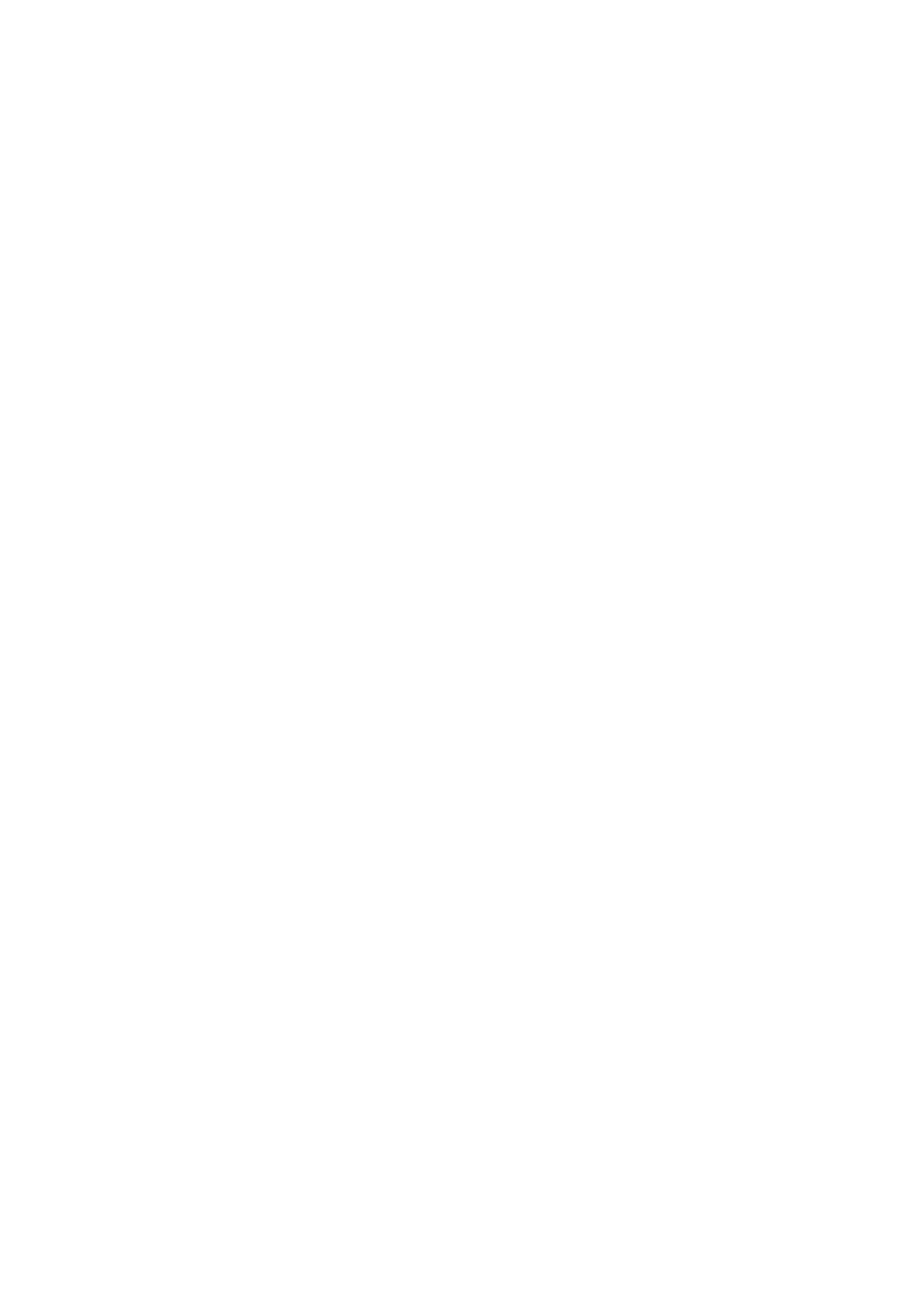Munich, September 2014

Center of Advanced Studies of Film and Television Technology of the HFF Munich

Prof. Dr. Peter C. Slansky, Director Katrin Richthofer, Manager

Bernd‐Eichinger‐Platz 1 80333 München

089 / 68957 – 9438

sft@hff‐muc.de www.filmtechnologie.de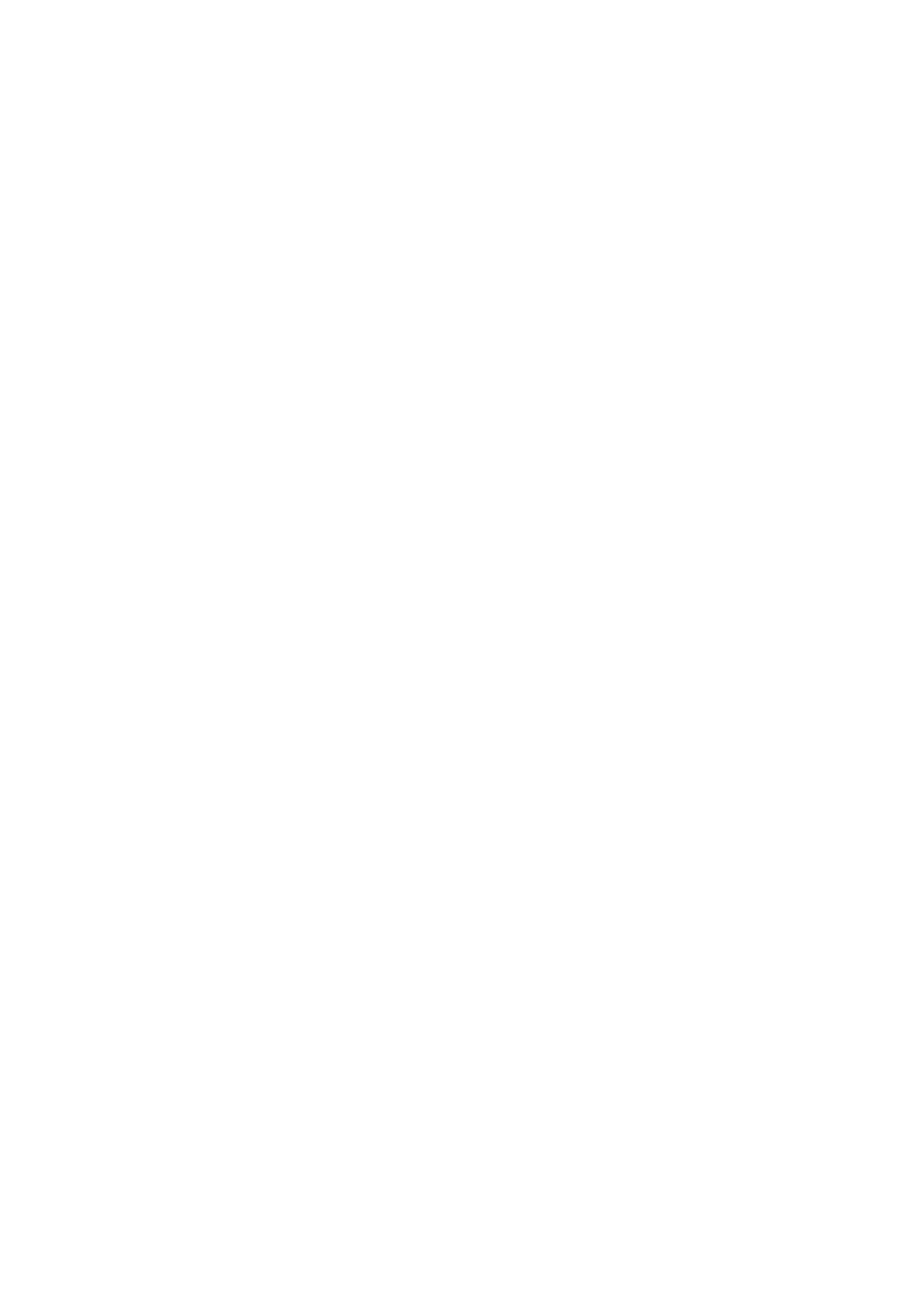## **Table of contents**

| 2: What was your chief employment in the production years 2012/2013/2014?  8        |  |
|-------------------------------------------------------------------------------------|--|
| 3: Which camera type did you use, and how often, in the last 3 years? 9             |  |
| 4: Who decides which camera you use in your main field of activity? 10              |  |
| 5: Who decides which lens you use in your main field of activity?  11               |  |
| 6: How do you judge the technical improvements of cinema and TV over the last       |  |
| 7: How do you judge further improvements like the introduction of UHD and 4K/8K     |  |
| 8: Has the significance of the choice of a certain model of lens changed with the   |  |
| 9: How do you judge the technical improvements of camera lenses over the last ten   |  |
|                                                                                     |  |
| 11/12: Besides pictorial design, camera movement and lighting I use the following   |  |
| 13/14: In regard to the acuity of the lens, the following features are important to |  |
|                                                                                     |  |
|                                                                                     |  |
|                                                                                     |  |
|                                                                                     |  |
|                                                                                     |  |
| 27/28: Bokeh: Which shapes of blur do you prefer or do you decline?  23             |  |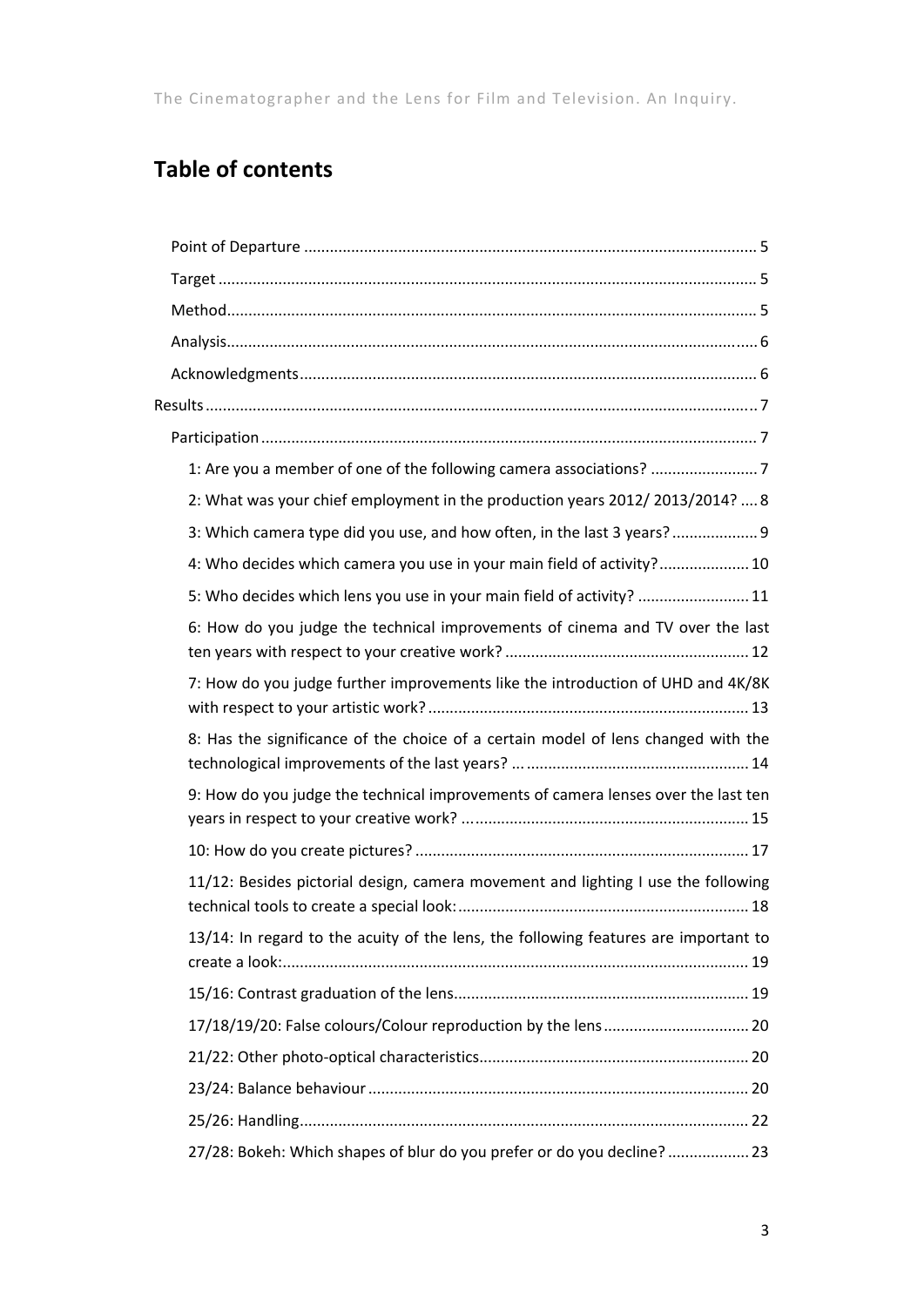|  | 32: Currently, a lot of camera people often use old lenses on modern digital  |  |
|--|-------------------------------------------------------------------------------|--|
|  |                                                                               |  |
|  |                                                                               |  |
|  |                                                                               |  |
|  |                                                                               |  |
|  | 36: Which other characteristics of lenses are especially important for you?32 |  |
|  |                                                                               |  |
|  |                                                                               |  |
|  |                                                                               |  |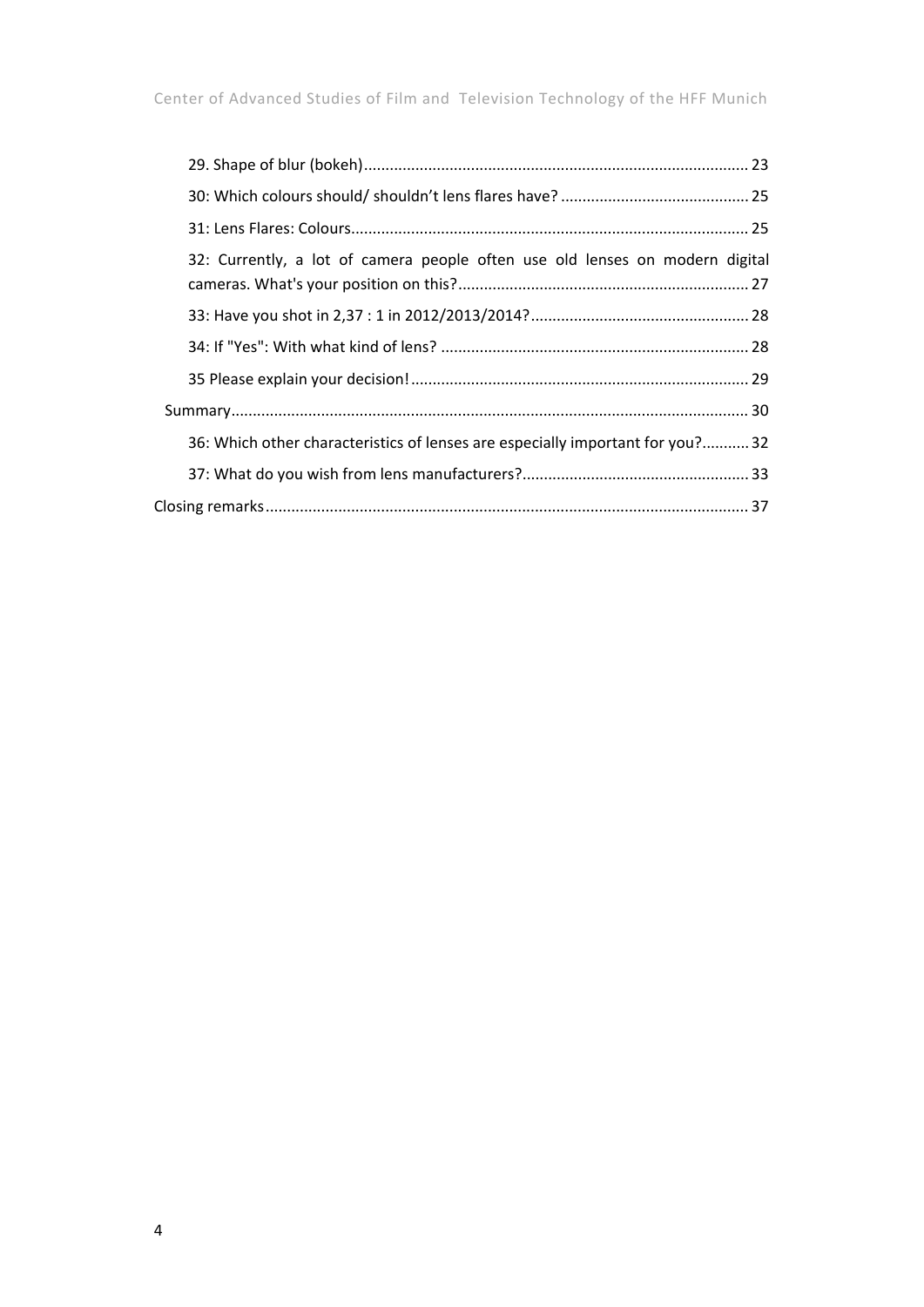#### **Point of Departure**

Lenses are one of the most important tools to create a "Look" in films. Understandably, object lens manufacturers are working to perfect lenses by eliminating optical artefacts and maximising sharpness etc.

But which lenses would the USERS, the camera people, really want to work with? What are their priorities and needs?

In times of digital cameras, the choice of film stock or photochemical processes to influence the look of a picture while recording has vanished. On the other hand, digital colour grading has become more and more important – a part of the production chain that can often not or not completely be influenced by the DoP.

Has the lens therefore become one of the last possibilities to create a photographic look?

The next big changes in film technology are unstoppable on their way – the development to even more picture quality with 4K/8K or UHD.

What are the consequences for the development of new lenses?

#### **Target**

In May 2014, the Center of Advanced Studies of Film and Television Technology – a scientific institute of the HFF Munich – wanted to answer this question together with the community of lens‐users in order to start a communication in between picture designers and lens developers.

#### **Method**

Prof. Dr.‐Ing. Peter C. Slansky, managing Professor of the technology department of University of Television and Film Munich and director of the Center of Advanced Studies of Film and Television Technology developed a questionnaire. Katrin Richthofer, mana‐ ger of the Center of Advanced Studies of Film and Television Technology realized a survey in German and English and the statistic evaluation, assisted by Claudia Stoll. They used the Software Umfrageonline by enuvo, Zürich.

The survey addressed all camera people who were responsible for the camerawork in Cinema or TV‐productions in the years 2012/2013/2014 as their main profession. The German version of the survey was online from June 26th to August 29th, the English version from July 7th to August 29th 2014.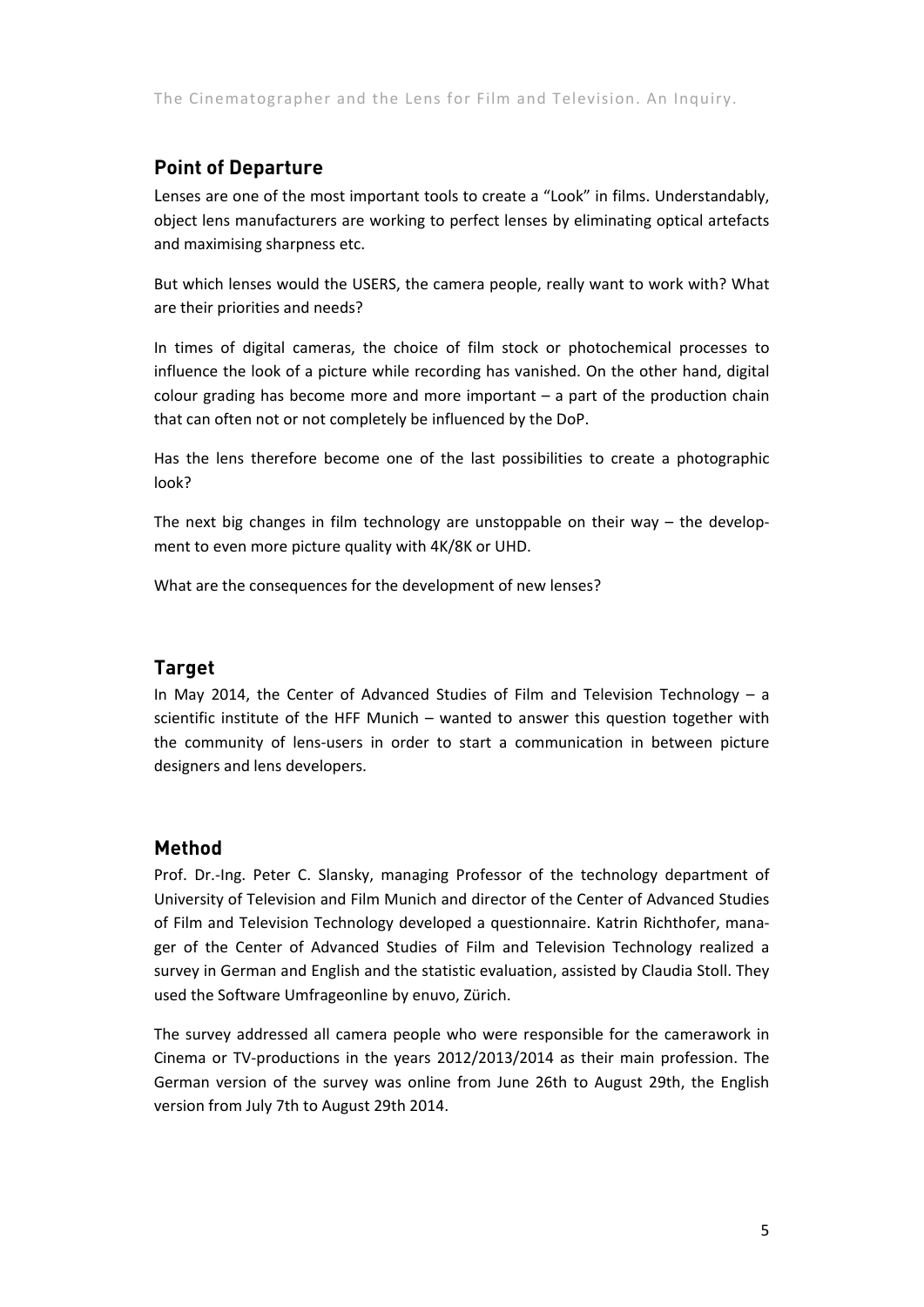The 34 questions differentiate in between the specific usage of lenses for TV or Cinema productions as well as different ways to create pictures. It also contained a glossary with optical technical terms. It also took into account, that different projects have different optical requirements. The survey concept tried to balance between the two diverging positions: "We need to construct the perfectly optimized lens with no artefacts" versus "In artistic creation, you can't generalize the characteristics of a lens, because each oeuvre is unique and the aim of art has to be aberration from the norm."

#### **Analysis**

In the evaluation, all participants answering the obligatory questions were rated. Therefore, the actual number of answers for each question was statistically evaluated separately.

Even though the survey had two different language versions, there's an overall evaluation. Interesting diversities in between the two language versions are explained in the text.

The survey was anonymous, with identical statistical value for each answer. As for the free text questions, some especially significant answers are quoted and general opinion trends or significant individual opinions are explained in the text. The answers were chosen according to their significance for an individual opinion or representative for opinion trends. We quote literally, and if necessary, correct the spelling. In this English version, the quoted German‐language free text answers have been translated and marked with a G.

If you are interested in all the answers to the individual questions, please contact The Center of Studies of film Technology (HFF) – sft@hff‐muc.de.

#### **Acknowledgments**

We wish to thank all the participants of this survey. We would also like to express our gratitude to the staff of enuvo GmbH, Zürich, for their patient help in all phases of the survey.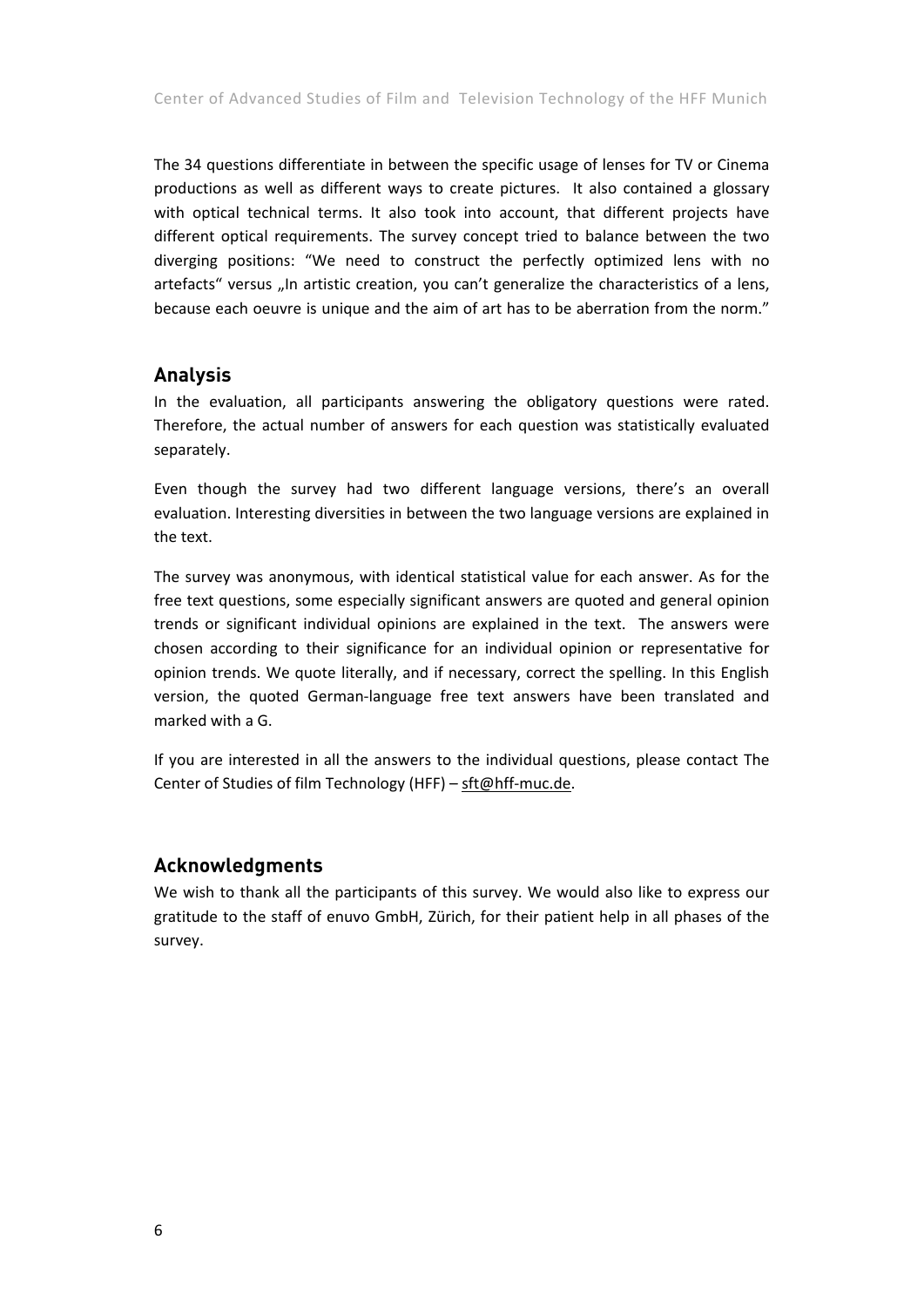### **Results**

#### **Participation**

Worldwide, a total of 442 camera people took valid part in the survey, 171 (39 %) in the German and 271 (61 %) in the English version. As mentioned above, not every participant answered all the questions, resulting in a varying number of answers for the individual questions. Only valid answers were counted.

#### **1: Are you a member of one of the following camera associations?**

52 % of all participants were members of a camera association, 48 % were not.



| <b>BVK</b>   | German Cinematographers Association            |
|--------------|------------------------------------------------|
| <b>BVFK</b>  | German Television Cinematographers Association |
| <b>SCS</b>   | Swiss Cinematographers Society                 |
| AAC          | Austrian Association of Cinematographers       |
| ACO          | Association of Camera Operators                |
| <b>ASC</b>   | American Society of Cinematographers           |
| <b>BSC</b>   | British Society of Cinematographers            |
| <b>GBCT</b>  | Guild of British Camera Technicians            |
| <b>IMAGO</b> | European Society of Cinematographers           |
| AMC          | Mexican Society of Cinematographers            |
|              |                                                |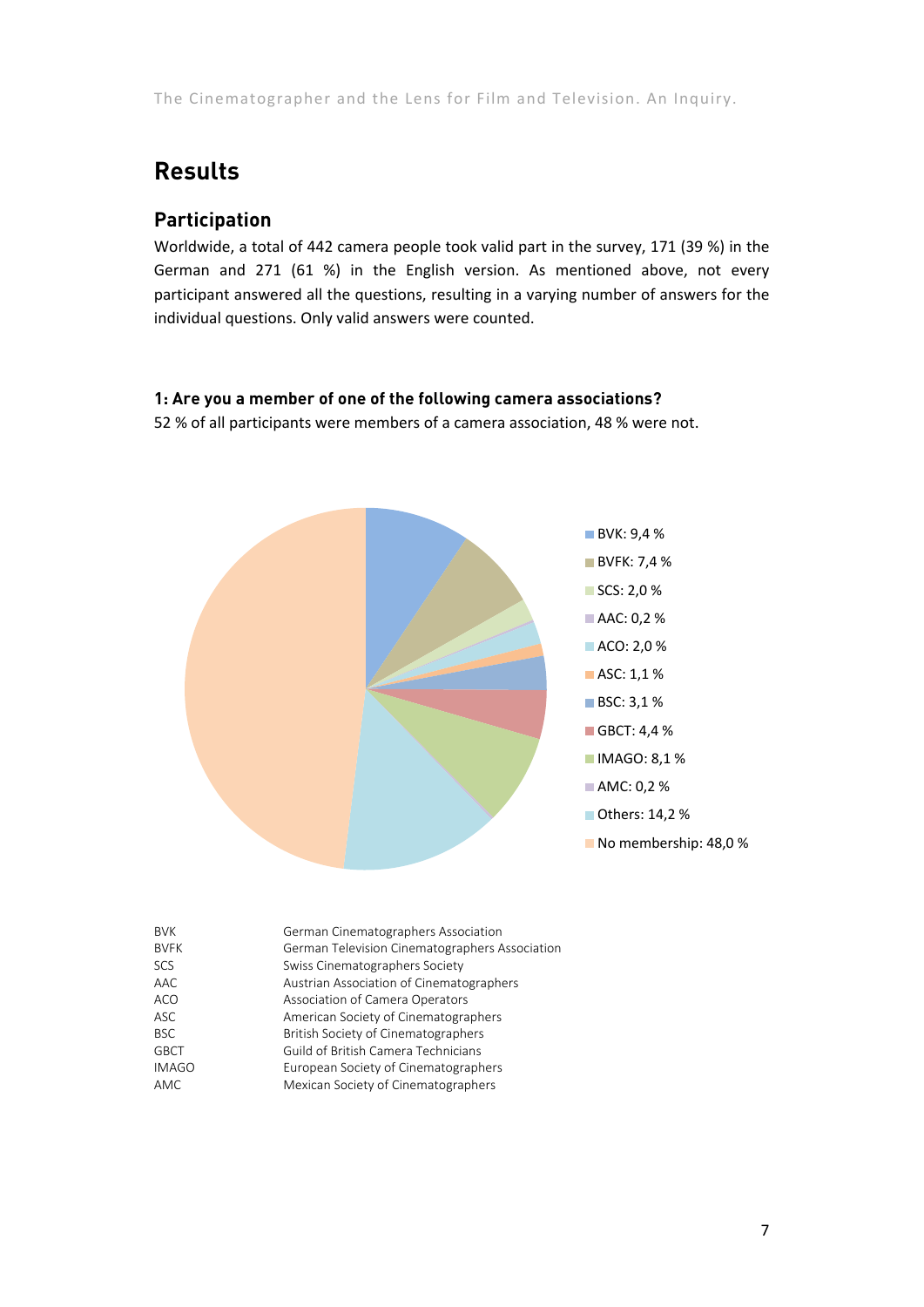#### **2: What was your chief employment in the production years 2012/ 2013/2014?**  Here the participants were asked to evaluate the work time they spent for 6 different fields of activity. The answers were accumulated.



In comparison, significantly more English‐ speaking camera people working in the area of cinema production and cinema advertising answered the survey. With the German‐ language version, we reached more camera people working in the field of documentary TV formats and TV studio productions and external mobile recording ("outside broadcasting").

The significantly higher number of camera people with a focus on the first four categories is easily understandable due to the topic of the survey.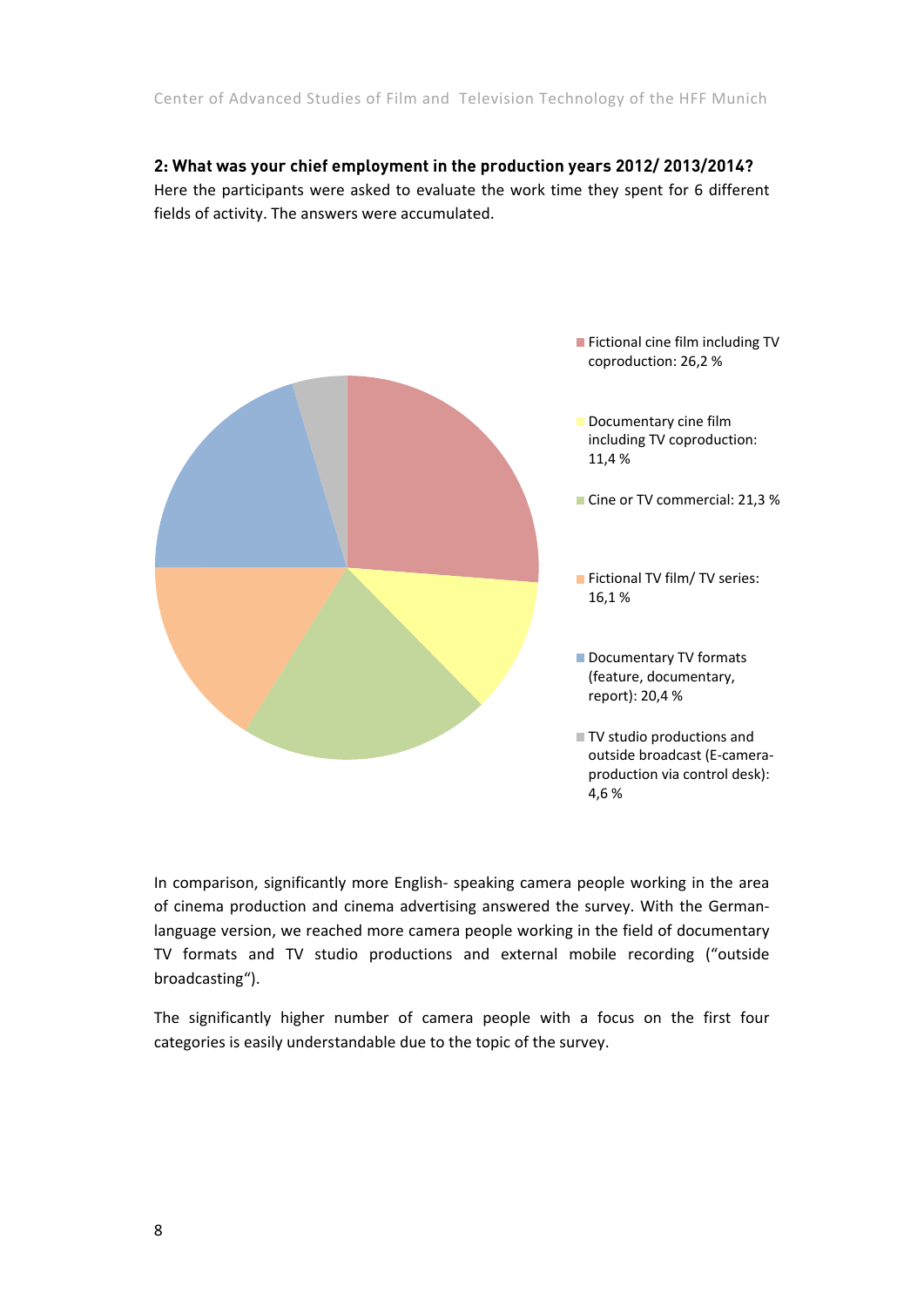#### **3: Which camera type did you use, and how often, in the last 3 years?**

Here the camera people were asked to evaluate the percentage of usage of four different categories of cameras over the last three years; the results were accumulated.



Interestingly, approximately 12 % of the productions were still shot on film. Of course this doesn't reflect the worldwide volume of this means of production. This is also reflected by the fact that in the German‐language version, the number of productions shot on 3‐CCD‐Videocameras was significantly higher. This correlates with the higher number of TV productions in question 2. The free text answers quoted stated that the typical TV formats that used to be shot on 3‐CCD‐videocameras are now increasingly shot on digital one‐sensor‐cameras. This is leading to different requirements for lenses.

The fact that almost 70 % of the productions were shot on Digital one sensor cameras underlines the central importance of the results of this survey: It significantly answers the question of which lenses are desired for Digital One sensor cameras. In the future, it is in this area in which the greatest changes in lenses are to be expected.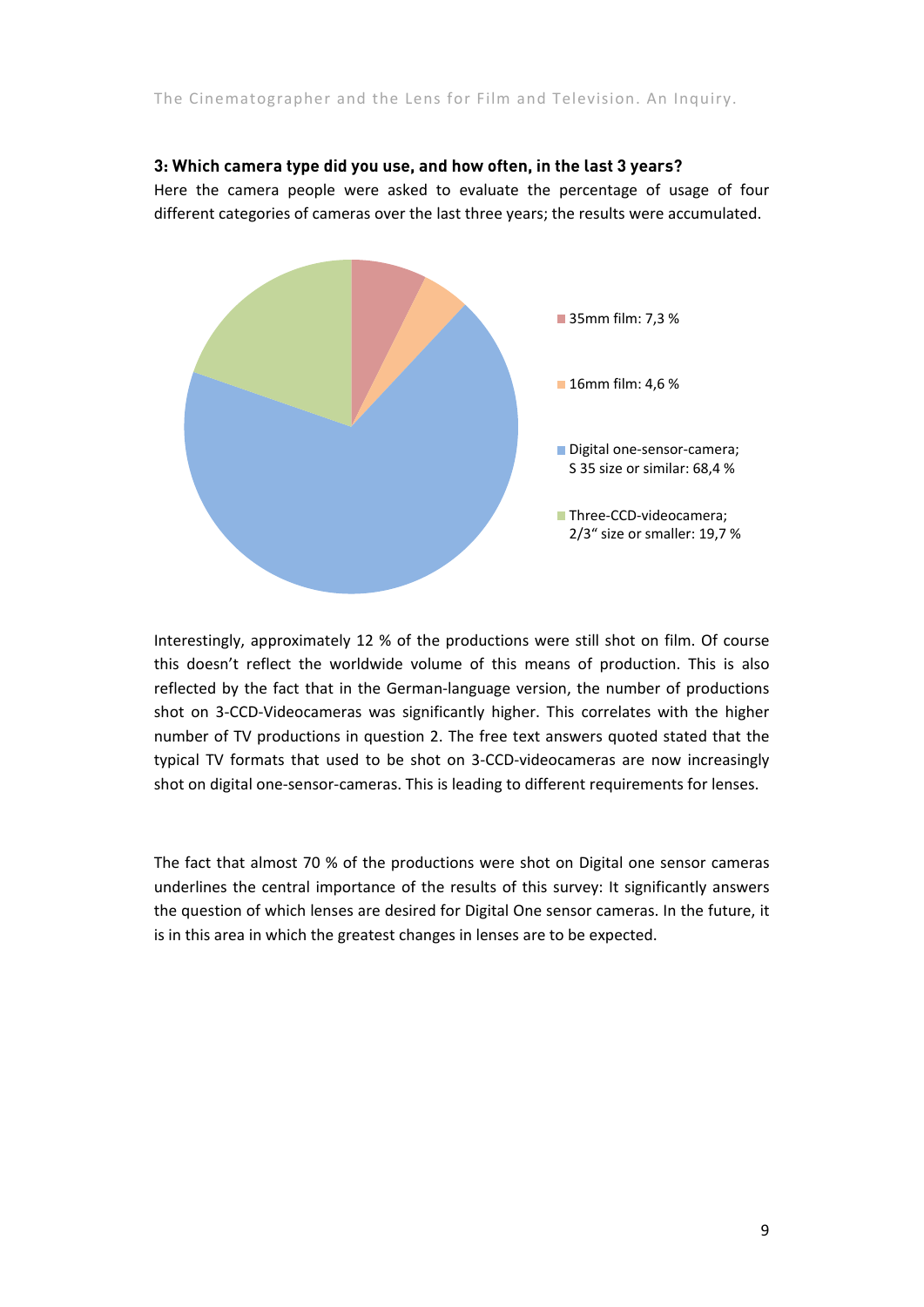#### **4: Who decides which camera you use in your main field of activity?**

This and the following question are related to the chain of added value of the produc‐ tion practice.



Here the answers diverged a lot between the participants working mainly for cinema or TV. At least half of the participants answered that they can choose the camera them‐ selves. In the free text field a typical answer was a combination of camera, production, direction or an agreement among those functions.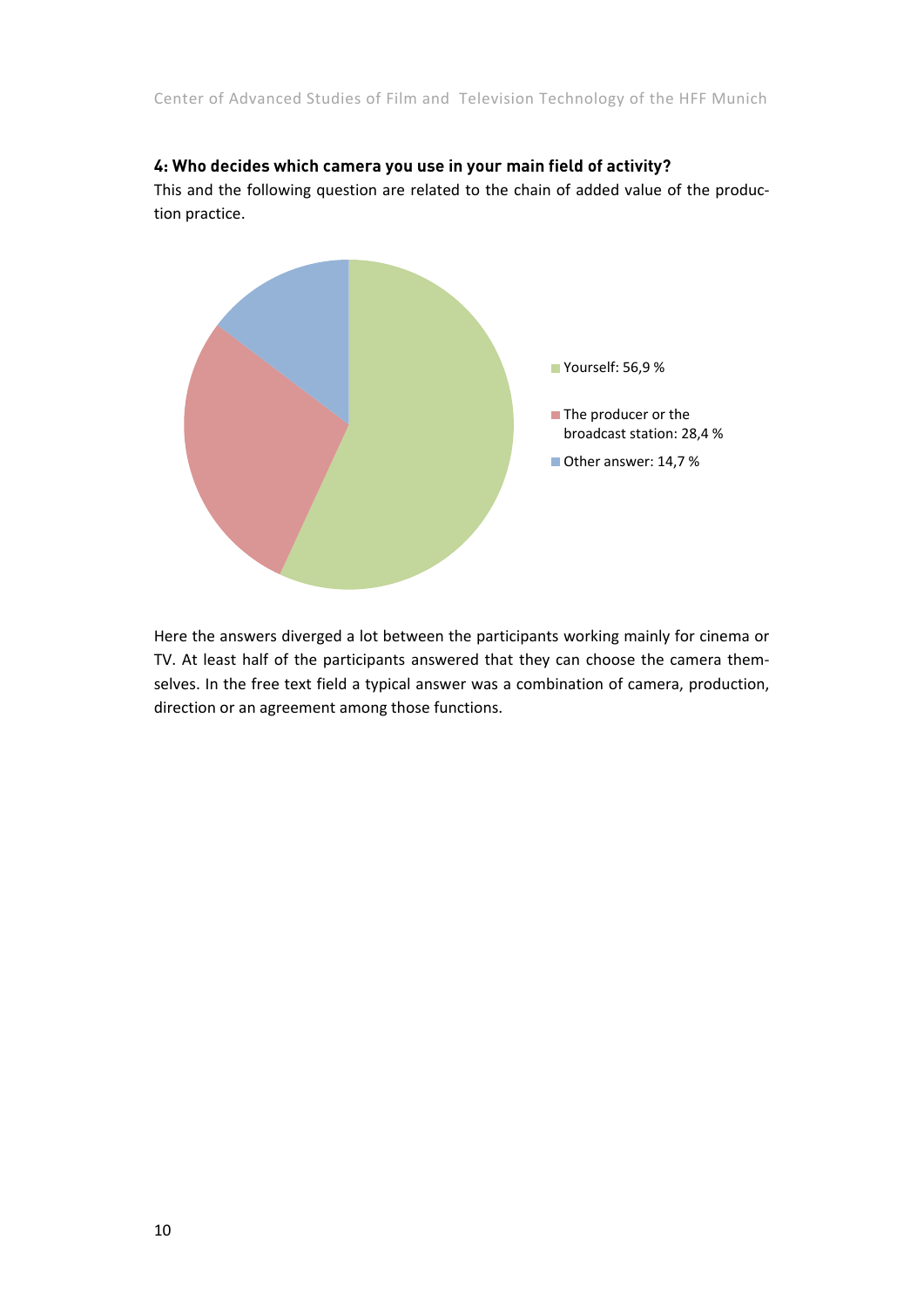

#### **5: Who decides which lens you use in your main field of activity?**

Here the answers were pretty uniform: the majority of camera people can decide which lenses they want to use. Limitations by producers or broadcast stations mainly existed in the area of TV productions.

This underlines the importance of communication between lens manufacturers and camera people, since the chain of added value comprises the lens manufacturer, the lens buyer (mostly film equipment rental agencies) and the user who asks for a certain lens: The camerawoman or cameraman.

These general questions about production circumstances in the production years 2012‐ 2014 are followed by questions judging the general technical improvements in Cinema and TV.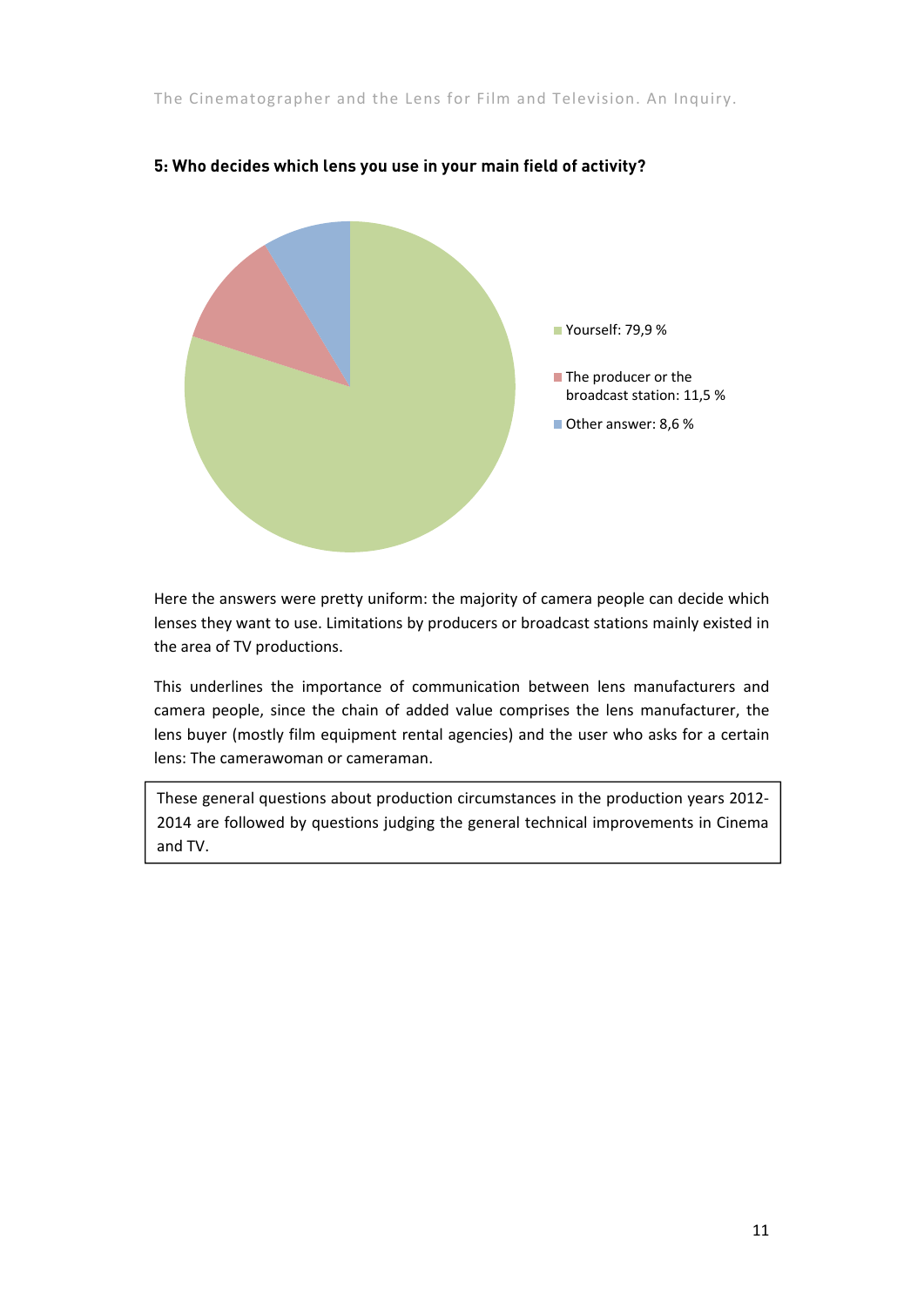#### **6: How do you judge the technical improvements of cinema and TV over the last ten years with respect to your creative work?**

**The improvement of picture quality in TV from Standard Definition to High Definition or in Cinema to Digital projection in 2K/4K …** 



Interestingly enough, almost half of the participants welcomed the improvements of quality whole‐heartedly. More than a quarter, however, stated they felt that a limit has been reached. It's interesting that the English answers were significantly more positive than the German answers. Citations from the free text fields:

*[Translated from German:] "I welcome the possibilities, but on the other hand, I constantly work against them because they overwhelm conventions of viewing and draw attention from the essentials."*

*"It is great since it opens up more possibilities and tools, however we have to stay critical and alert and keep the focus on creativity, vision and intuition and not on technology. Nonetheless, technology will inevitably progress."*

*"It has brought benefits in terms of latitude and immediacy of grading, but has also brought a uniformity to the images and laziness to lighting."*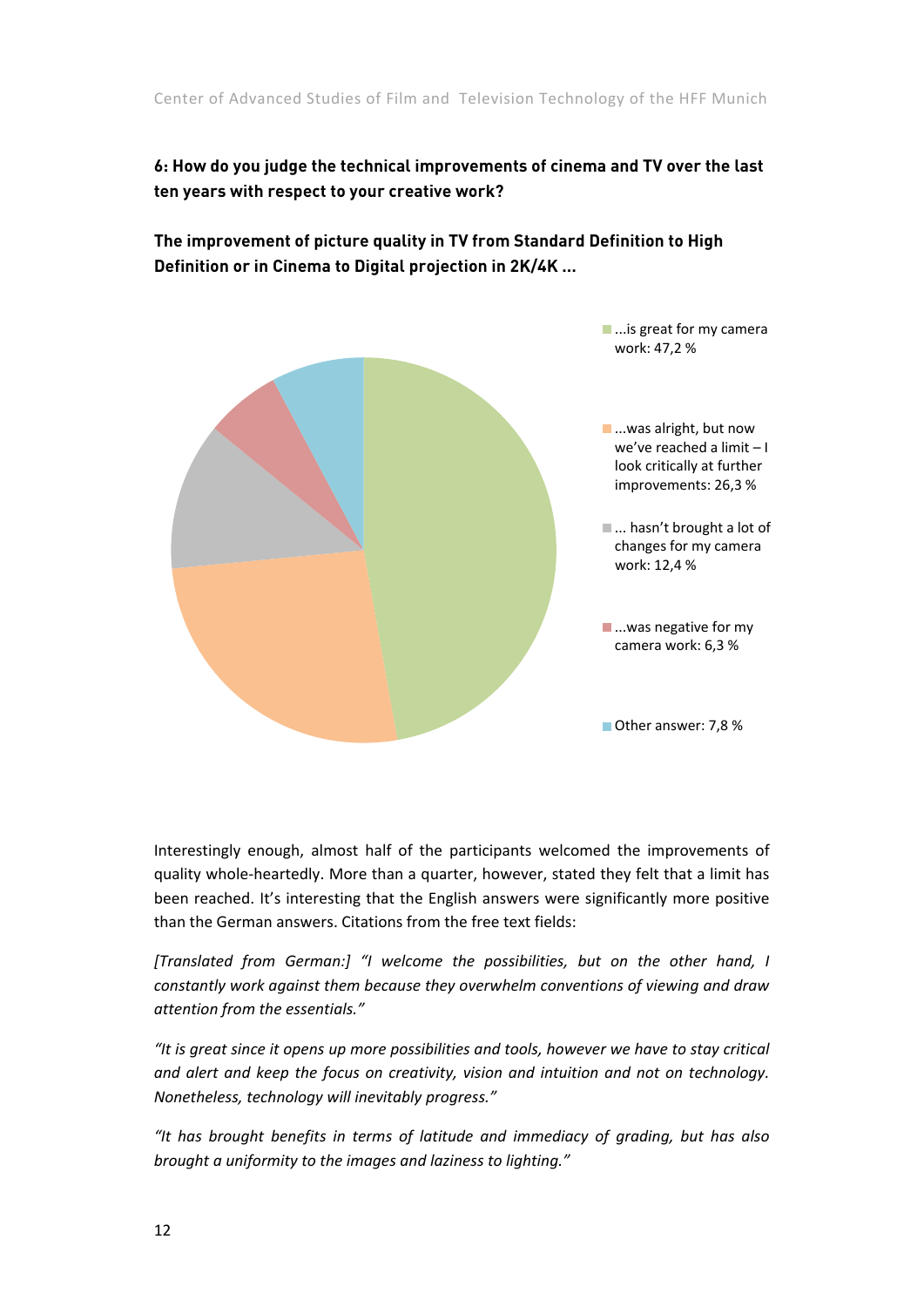#### **7: How do you judge further improvements like the introduction of UHD and 4K/8K with respect to your artistic work?**



**The introduction of Ultra High Definition and 4K/8K …** 

It is truly remarkable that further improvements of quality in TV and cinema are judged very critically by camera people: Just a seventh of them judged them absolutely positively. Here the two groups (German‐speaking and English‐speaking) do not differ a lot.

Excerpts from the free text answers:

*[G.:] "I think that the focus on yet more sharpness is a development in a completely wrong direction – it won't improve the pictures!"*

*[G.:] "…imposes difficult tasks for scenography and decor. I welcome selective sharpness, whereas too much detail takes the focus off the essential picture content."*

*"Good for tech. Pain for DIT and data wrangling."*

*"8K tv? Are you serious?"*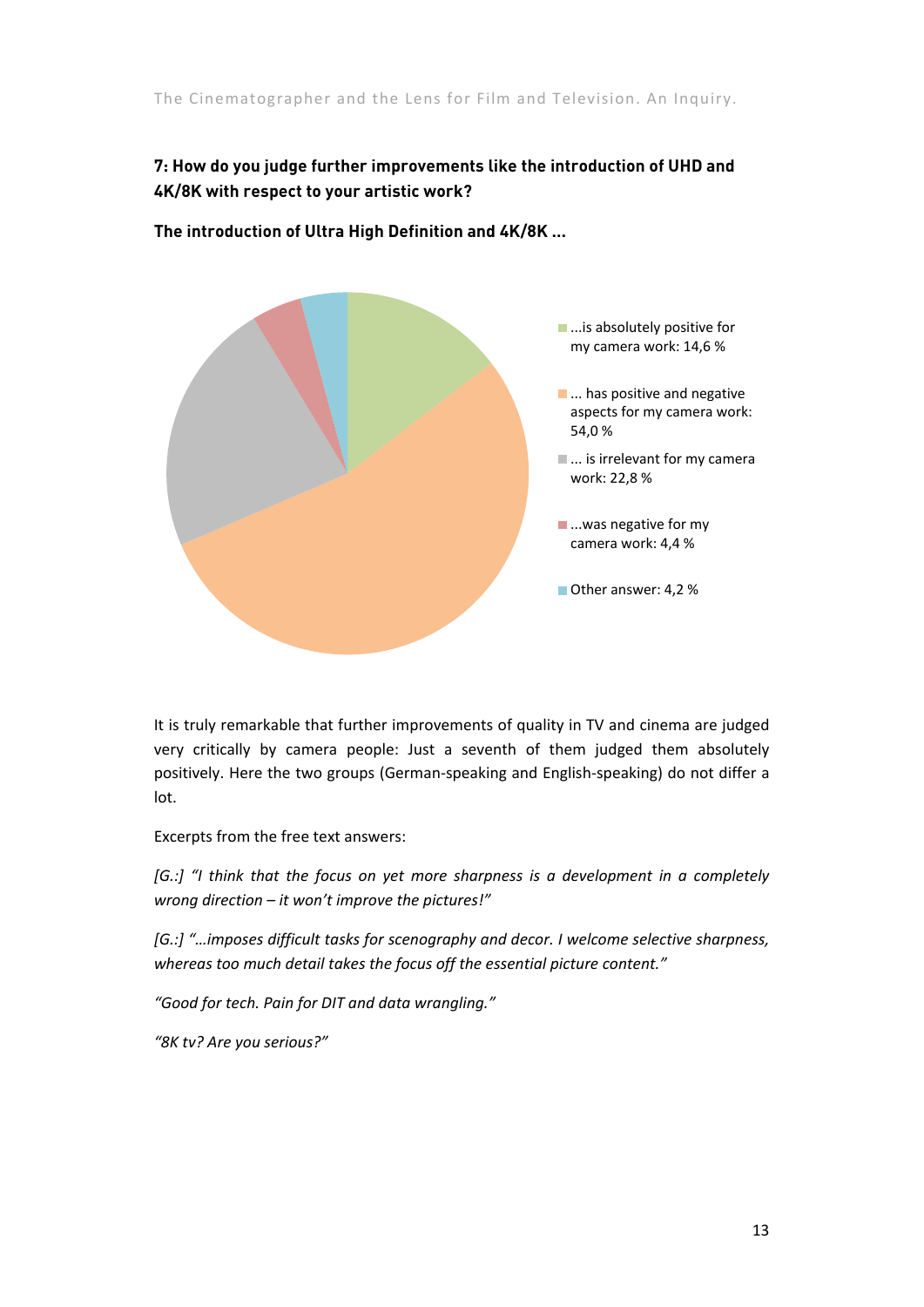**8: Has the significance of the choice of a certain model of lens changed with the technological improvements of the last years?** 

**With the technological improvements of the last ten years – digital cameras, postproduction, colour grading, cinema projection and High Definition flat screens - the importance of the camera lens for the look design has...** 



The overall agreement is even greater in the German‐language survey.

The answer to this question confirms the central thesis on which the survey is based. Contrary to the skeptical answers to Question 7, it is an encouraging sign to lens manufacturers to enhance further technical developments. In a constant dialogue between the partners, this could lead to the rediscovery of the original photographic values and to an enhancement of the importance of lenses. As the next question illustrates, camera people are generally open to technical improvements of lenses – whatever that means in terms of specific parameters.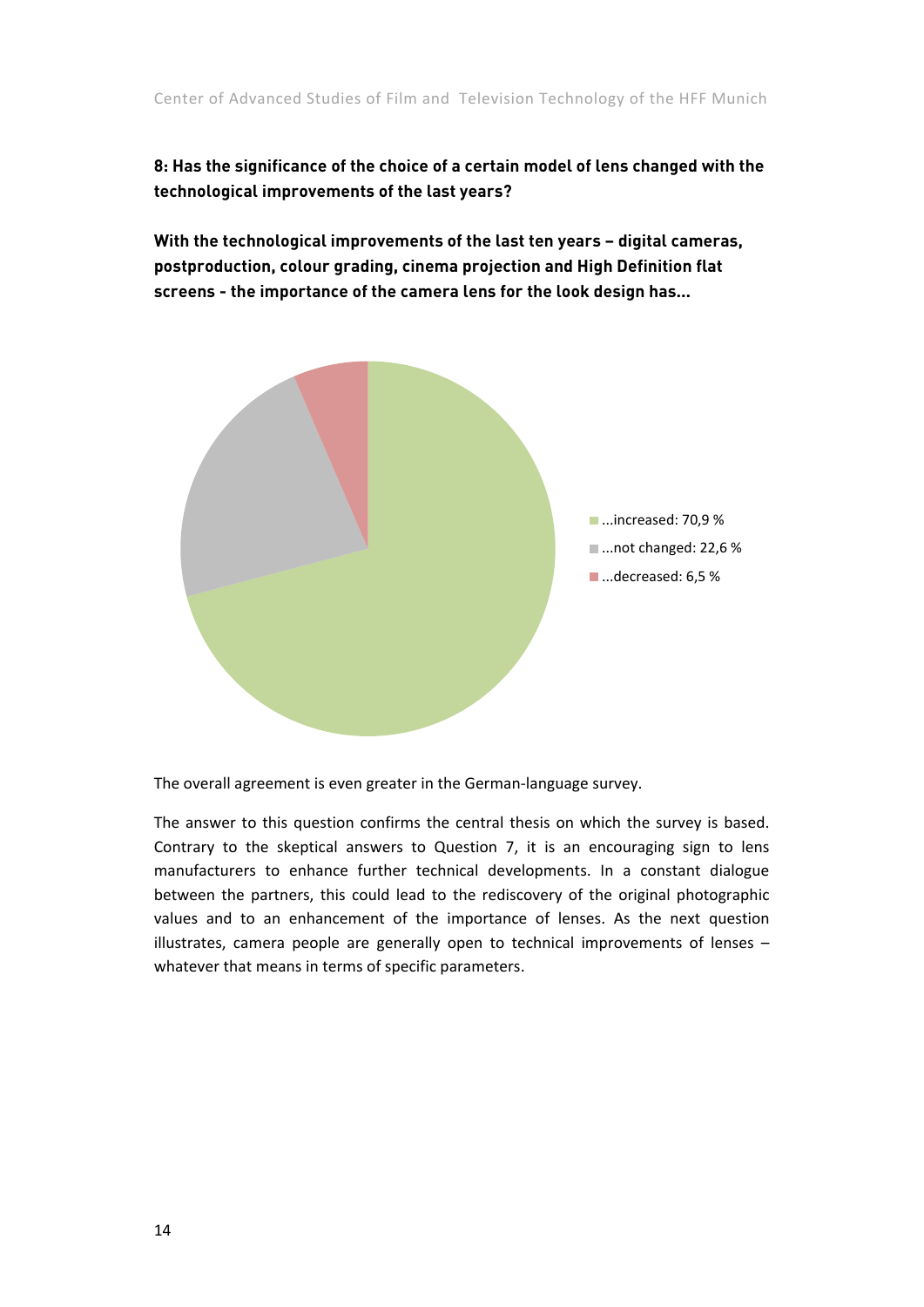#### **9: How do you judge the technical improvements of lenses over the last ten years in respect to your creative work?**

**The improvement of the reproduction quality of camera lenses, especially of their focusing abilities...** 



This very interesting result signifies that a majority of the interviewees welcomes technical improvements of lenses far more than in other links in the production chain (see proceeding questions). Nevertheless here as well almost a third judges further improvements as critical.

Here the English speaking group was even remarkably more positive than the German: 59,4 % as opposed to 44,8 % welcome all further improvements.

Excerpt from the free text answers:

*[G.:] "That needs to be differentiated between different ways of propagation and genres. For me, working in TV, the "perfect" lenses are rather negative."*

*[G.:] "I welcome the improvements, but I don't have a choice anyway. The technical improvements continue, we need to produce what the station wants."*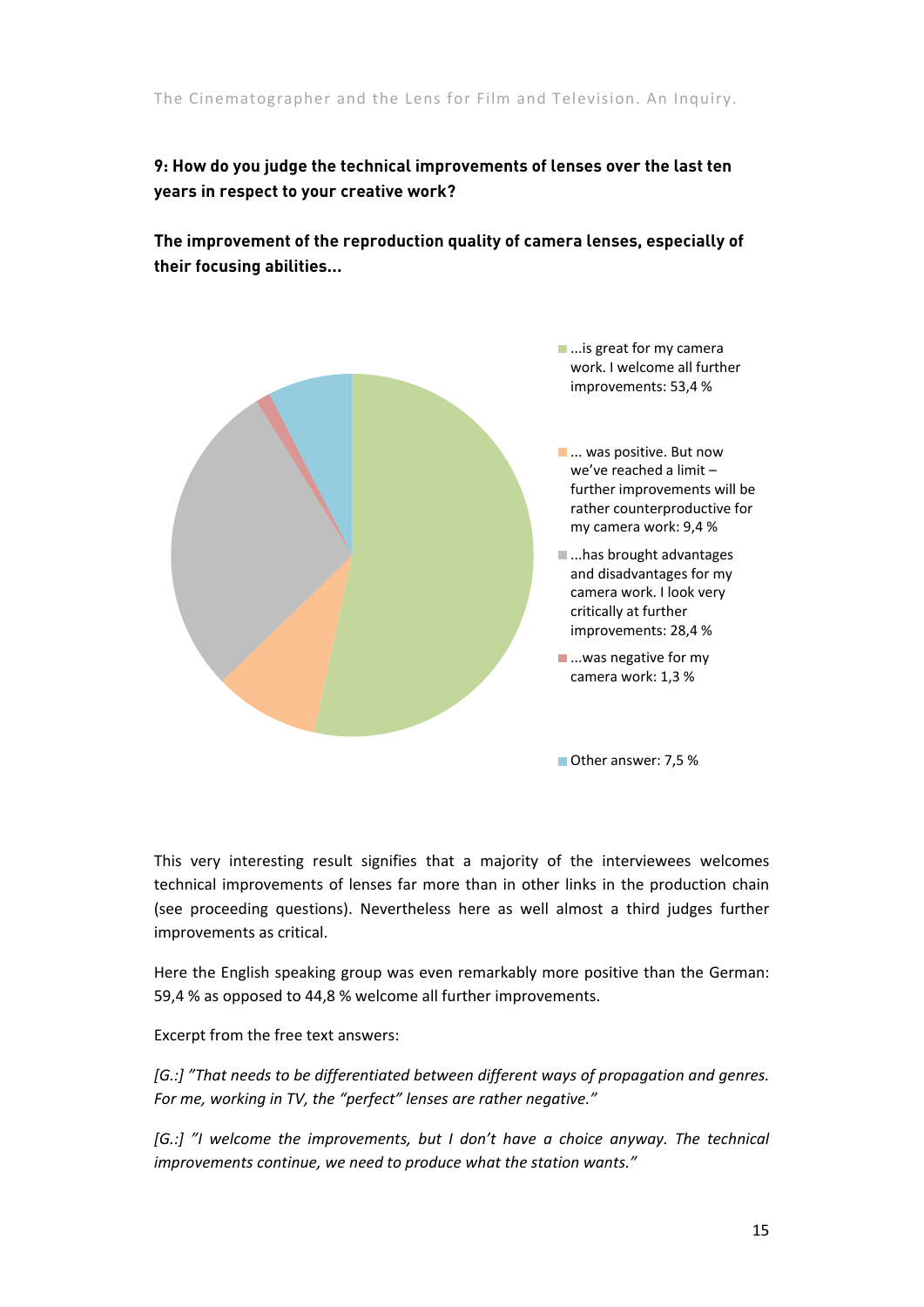Center of Advanced Studies of Film and Television Technology of the HFF Munich

*[G.:] "It's great to have more sharpness in total views of landscapes. In close ups though I don't need to see the pores!"*

*[G.:] "Any improvement widens the range of possibilities. Therefore old lenses are just as well one tool in the toolbox of image creation. The choice of lenses replaces the choice of film material and lab‐negative‐process."*

*[G.:] "I chose my lenses according to creative needs. For some projects I'd wish for even more sharpness, for others I'd rather chose soft lenses, technically inferior to the sharp‐ ness of the cameras but thus creating a look. Therefore I welcome the better sharpness of cameras, since they can optimally transport the reproductive quality of lenses."*

*"I think it is important to keep looking at how lenses react to digital cinema and the look of vintage glass for a particular look is as important as a highly sharp and distortion free lens."*

*"The focusing ability has reduced for digital sensor because the sensor has not the depth of field as the negative has, so improving lenses especially for digital sensor would be advisable."*

*"More and more cinematographers are seeking for old vintage lenses to counter the increasing clinical look the higher the resolution of the sensors get."*

In the following part we asked about the importance of different optical quality para‐ meters for the personal creative work. As we expected there were high overall ratings, therefore the differences were sometimes rather minute. A lot of the interviewees point out that the importance of lots of the criteria differ according to the individual projects and the intended look.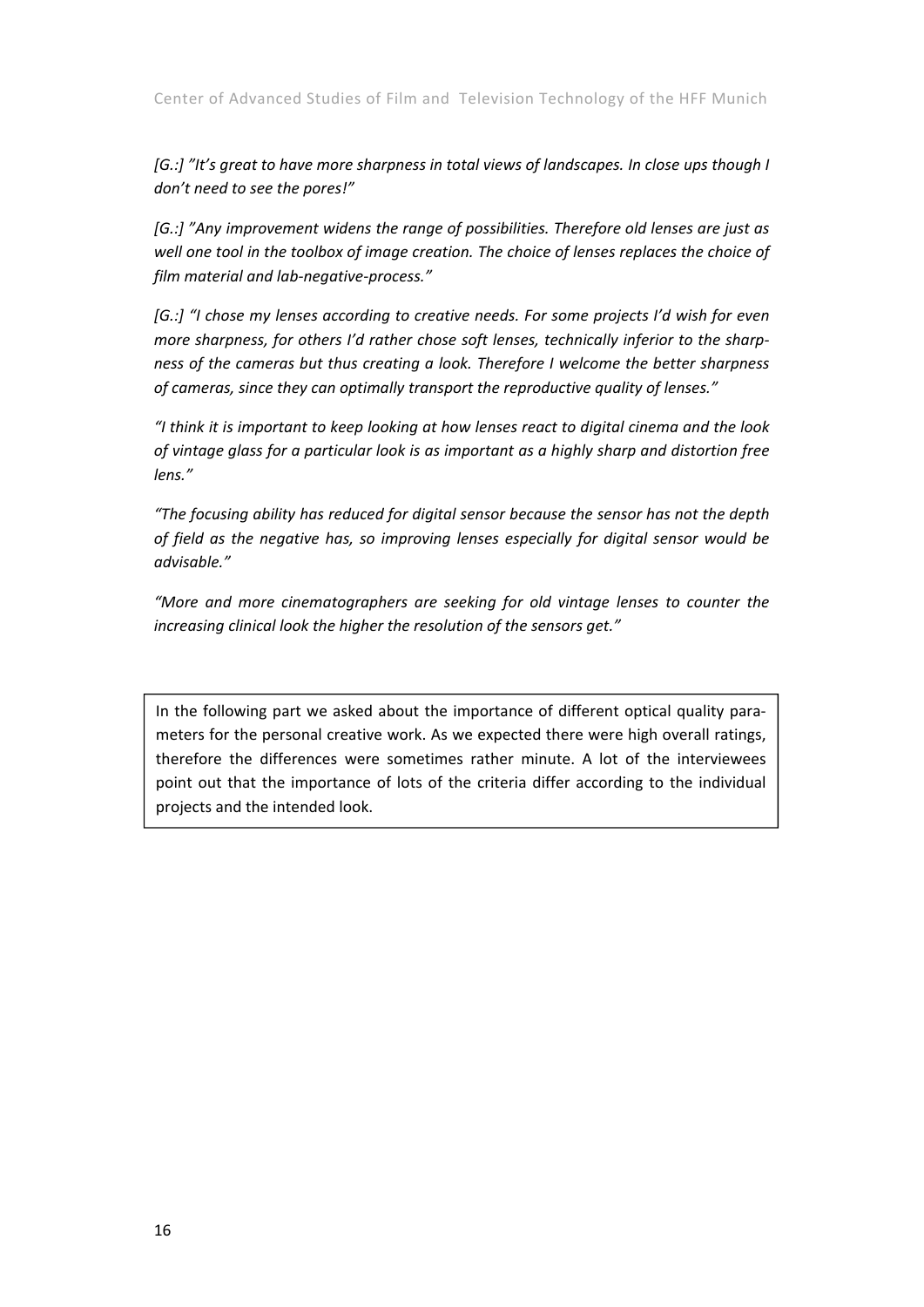#### **10: How do you create pictures?**

This question should differentiate between two groups of picture creators: We asked the interviewees to group themselves in one of two differing categories, since the way of creating pictures differs a lot, especially in between fictional and documentary projects.



The result of this question correlates generally – but not in every detail – with question 2 about productions. The first four categories – fictional and documentary cine film, commercials and fictional TV film – represent those productions in which the individual look of an oeuvre is generally judged as very important. These productions also sum up to approximately 75 %. On the other hand, documentary TV formats (feature, documentary, report) and TV studio productions and outside broadcast represent the rather depictive productions, also summing up to appr. 25 %.

For the following questions the survey was split according to the answer to this question: "Look" or "No Look" the last group we also refer to as "Technicians". The ques- parameters as "more or less important" whereas a quarter of them judged the same tions concerned the same parameters but were sometimes worded slightly differently. For the evaluation all the answers were merged. A differentiating evaluation for "Look" and "No Look" would have been possible but proved to be unnecessary due to pretty similar overall results. Where there were interesting differences we point them out. For the evaluation it's only a fact that three quarters of the interviewees judged the question as "better" or "worse".

Therefore there will be pairs of questions, until with question 32 both lines will meet up again.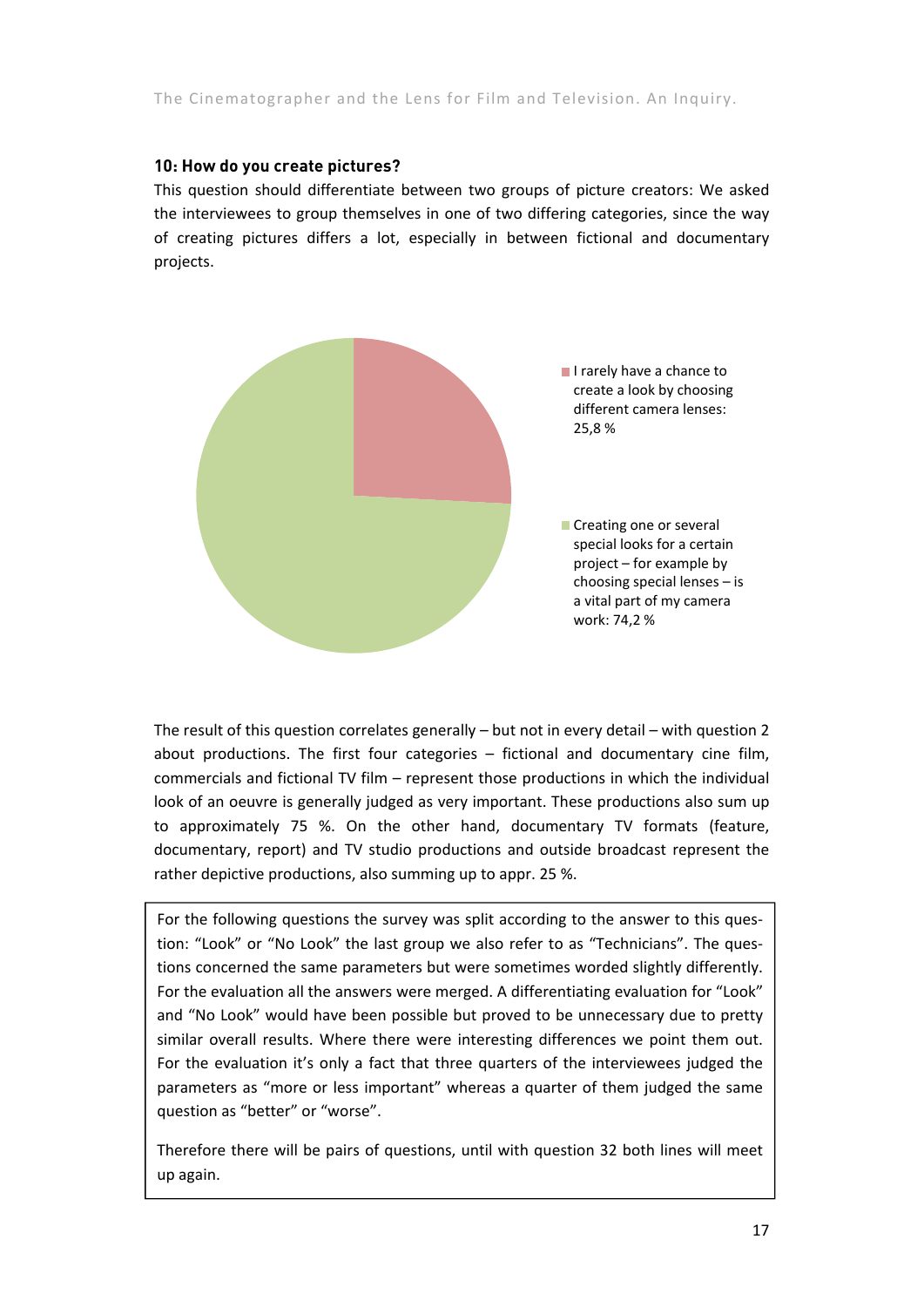#### **11/12: Besides pictorial design, camera movement and lighting I use the following technical tools to create a special look:**



The evaluation used a scale of five "Grades": 1 (very often), 2 (often), 3 (occasionally), 4 (seldom), 5 (never). The average of all grades is shown by a red dot. The dots are linked by a red line, the grey bars show the standard deviation. The wider the grey bar, the more variated, the smaller, the more consistent the answers.

These results are quite stunning since the colour grading is made in Post Production whereas the other three design media are part of the filming itself. Thus with the digitalisation for a majority of filmmakers a number one design media has shifted from their first field of activity to a second – to which they often don't even have access any more. Here and for the choice of a certain model of lenses the different groups differ remark‐ ably – ratings around 1,5 from the "Look creators" worldwide are counteracted by a 2,66 (average importance of digital colour grading) or even 2,96 (choice of lens) of the German "Technicians".

In the optional free text answer a variety of other design media were listed. A few camera people answered that optical filters are nowadays are more or less replaced by digitally emulated filters in Colour Grading.

 (unimportant).Hereafter the ratings of the individual quality parameters are listed in tabular form. Three quarters of the interviewees ("Look") rated them as "more or less important" whereas a quarter of them ("No Look") judged the same parameters as "better" or "worse". The evaluation scale was widened to seven steps: 1 (very important) to 7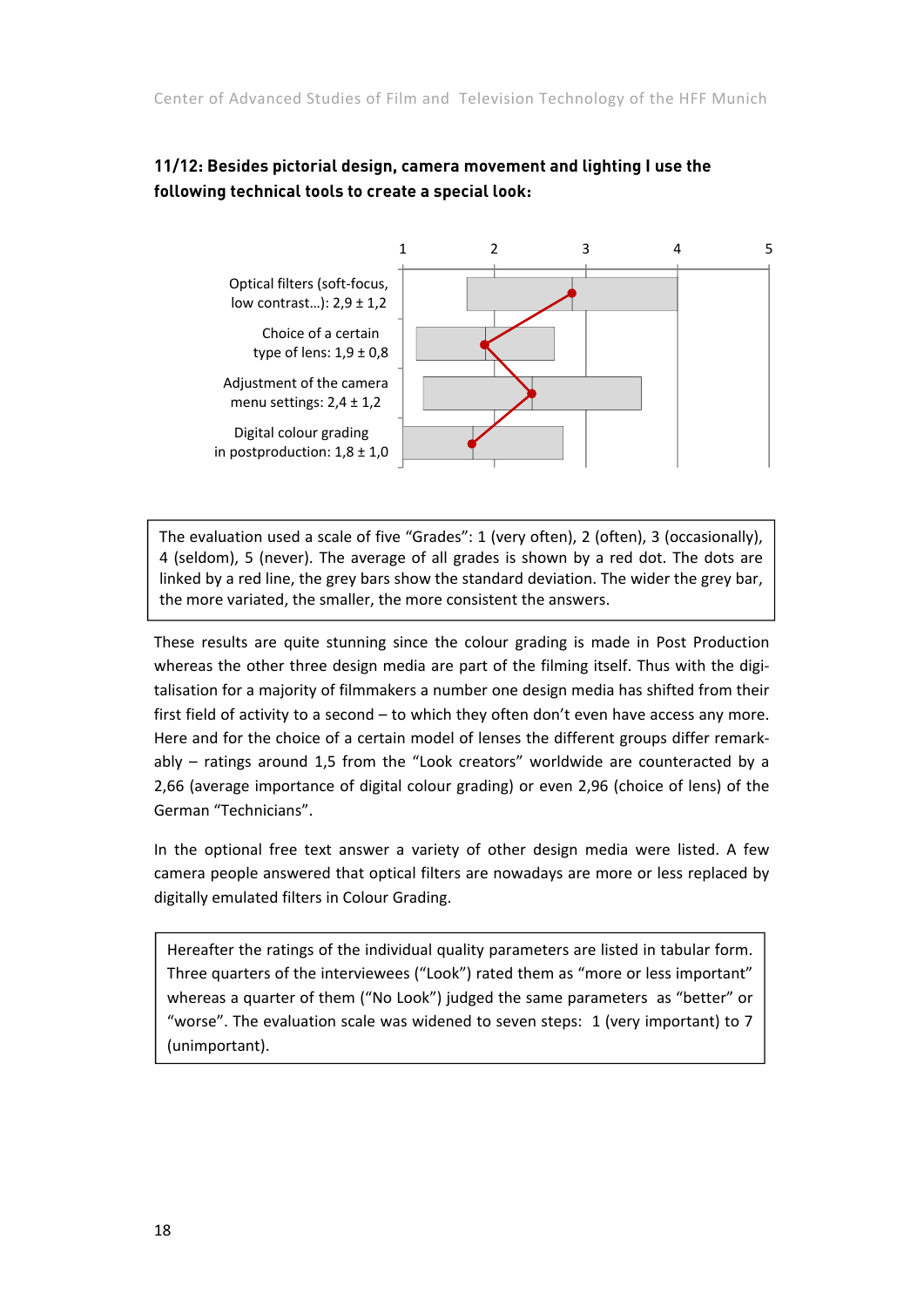#### **13/14: In regard to the acuity of the lens, the following features are important to create a look:**



#### **15/16: Contrast graduation of the lens**



Concerning acuity of lenses, as to be expected the criteria "detail resolution" and "detail contrast" were generally rated as very important. Even more important – and here interestingly everybody agrees – is a consistency of the framing when pulling focus. This is a demand typical to film as opposed to still Photography. Therefore still photography lenses can't be used unproblematically. In the optional free text fields lots of comments state that from a certain point too much detail resolution decreases the possibilities of image composition and the viewing experience, since fine details draw attention from the central issue – the story.

Remarkably enough a low sensitivity against flare and blooming are rated far less important than sharpness.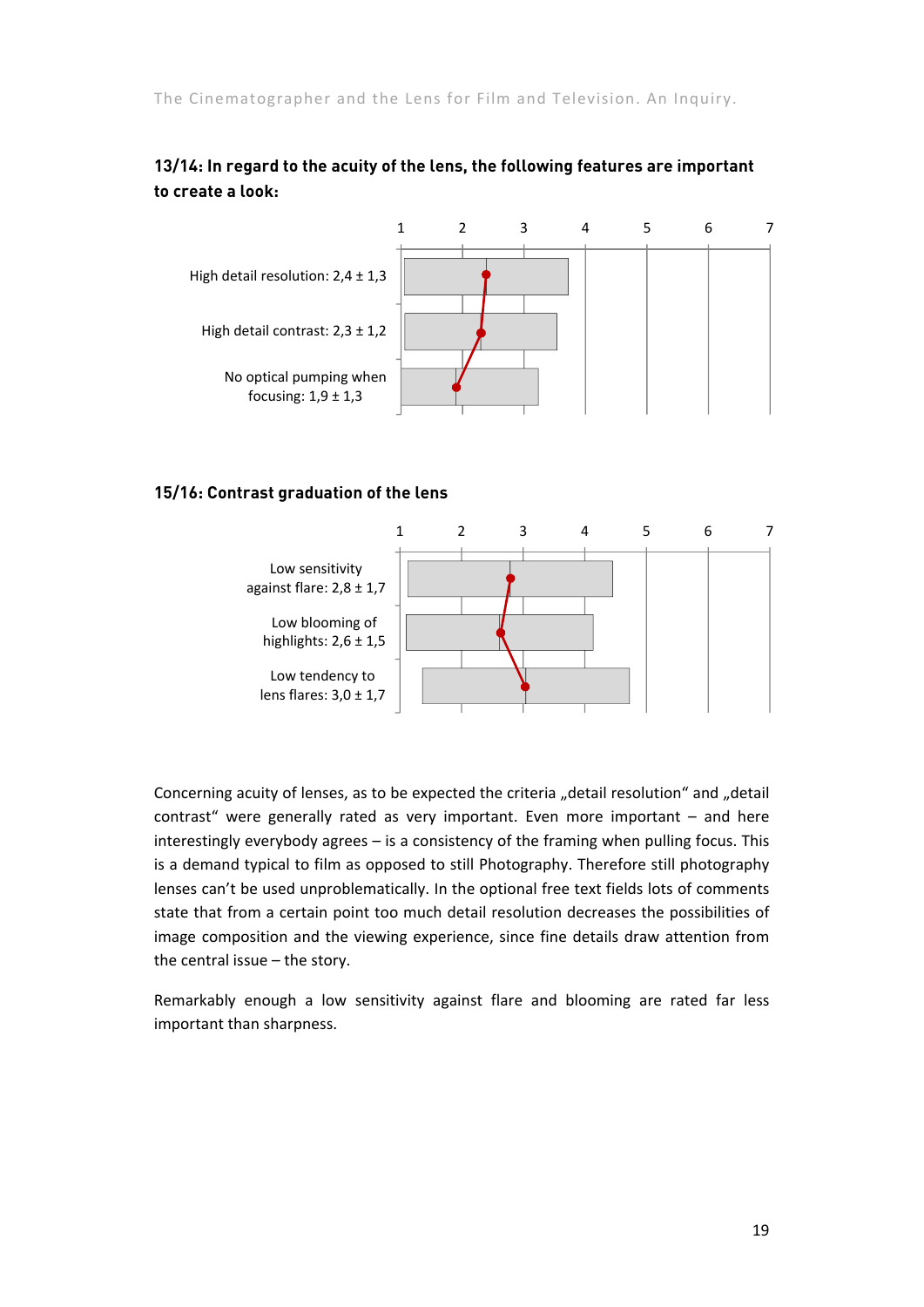Center of Advanced Studies of Film and Television Technology of the HFF Munich



#### **17/18/19/20: False colours/Colour reproduction by the lens**

#### **21/22: Other photo-optical characteristics**



#### **23/24: Balance behaviour**

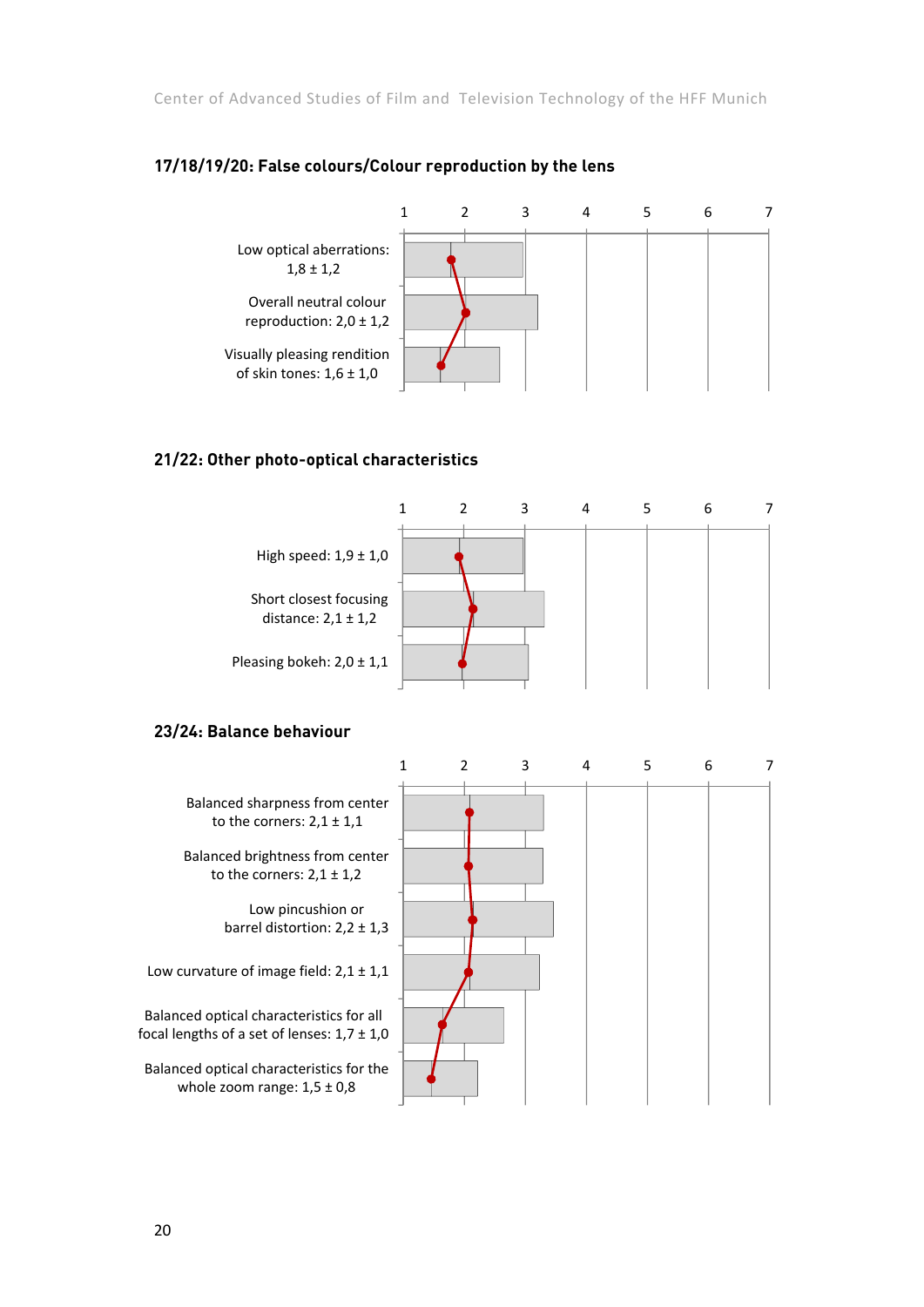In these three genuine photographic questions the demands are generally very high. An important result is, that a visually pleasing rendition of skin tones is rated as the most important parameter at all, more important than an overall neutral colour reproduction. In contrary the second result – a clear "yes" to low chromatic aberrations – isn't surprising, since this is an anorganic artefact.

It's as well little surprising that the demands to high speed and a harmonic bokeh were rated as very important.

Strikingly for the parameter "Balance behaviour" the optical distortion and the curvature of field were rated as least important. We had a lot of free text responses, stating that those distortions can be part of an intended look, as to distortions only the barrel distortion though. There is a contradiction, especially for wide angle lenses: If the lens is optimized for exact planarity, a two dimensional test chart will be rectangular and paral‐ lel, whereas in a scene, a round object at the edges of the frame – a head for example – will be distorted. Therefore, for scenic use, wide angle lenses with a "mild", "harmonic" barrel distortion are preferred. A perfectly plane lens is only preferred for shots with f.e. architecture as a main image content. This similarly applies for the curvature of image field.

Constant optical parameters for all lenses of a set of fixed focal length lenses and – even more important – within the focal lengths of a zoom are rated as very important.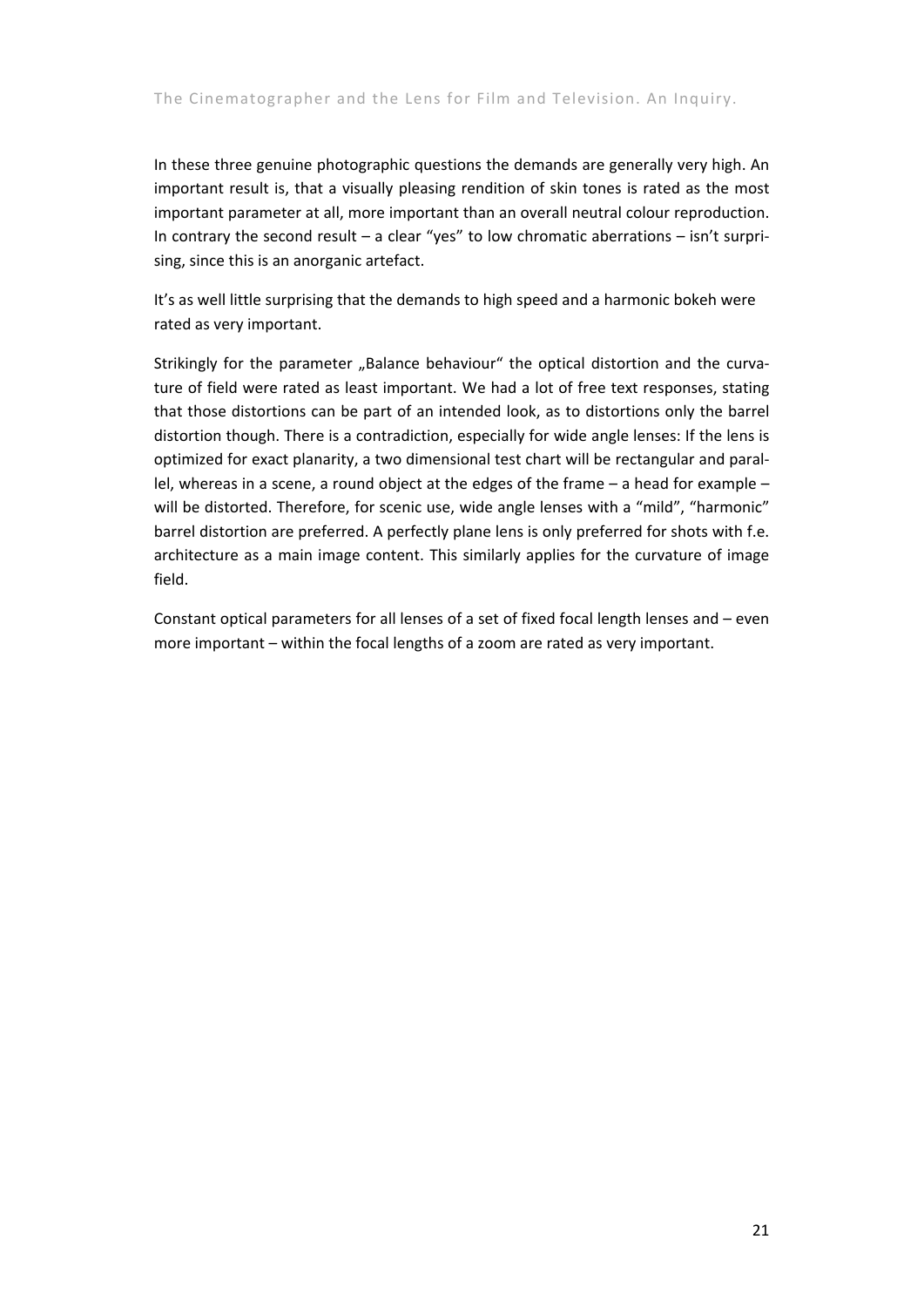Center of Advanced Studies of Film and Television Technology of the HFF Munich

# 1234567 Compact design: 2,4 ± 1,3

**25/26: Handling** 



Noticeable are the medium marks in the field of  $n$ Handling" – except for robustness. The high standard deviation shows the very different needs and judgements.

Within the free text answers lots of different singular aspects were stated according to the distinct use and production‐ especially differentiating between film and TV.

Besides that, the importance of a possibly similar handling within lenses of one produc‐ tion series was emphasised: Camerapeople wished for a preferably identical diameter and position of sprockets for aperture and distance, an identical diameter of the moun‐ ting of the front lens and a similar centre of gravity to ensure a fast changing of lenses and connection to follow focus and compendium.

Zoom objectives from the still fotography that changed their length and centre of gravity when zooming were rated critically.

Whereas normally English speaking "Look creators" were usually the most positiv, fol‐ lowed by German "Look creators", English speaking "Technicians" and German speaking "Technicians", here the picture for once changed: Interestingly the German "Look creators" most fervently asked for connection docks for accessories, rating this answer with an average 1,95 – as opposed to an average 2,23 of the German "Technicians" and a 2,66 of the English speakking "Look creators".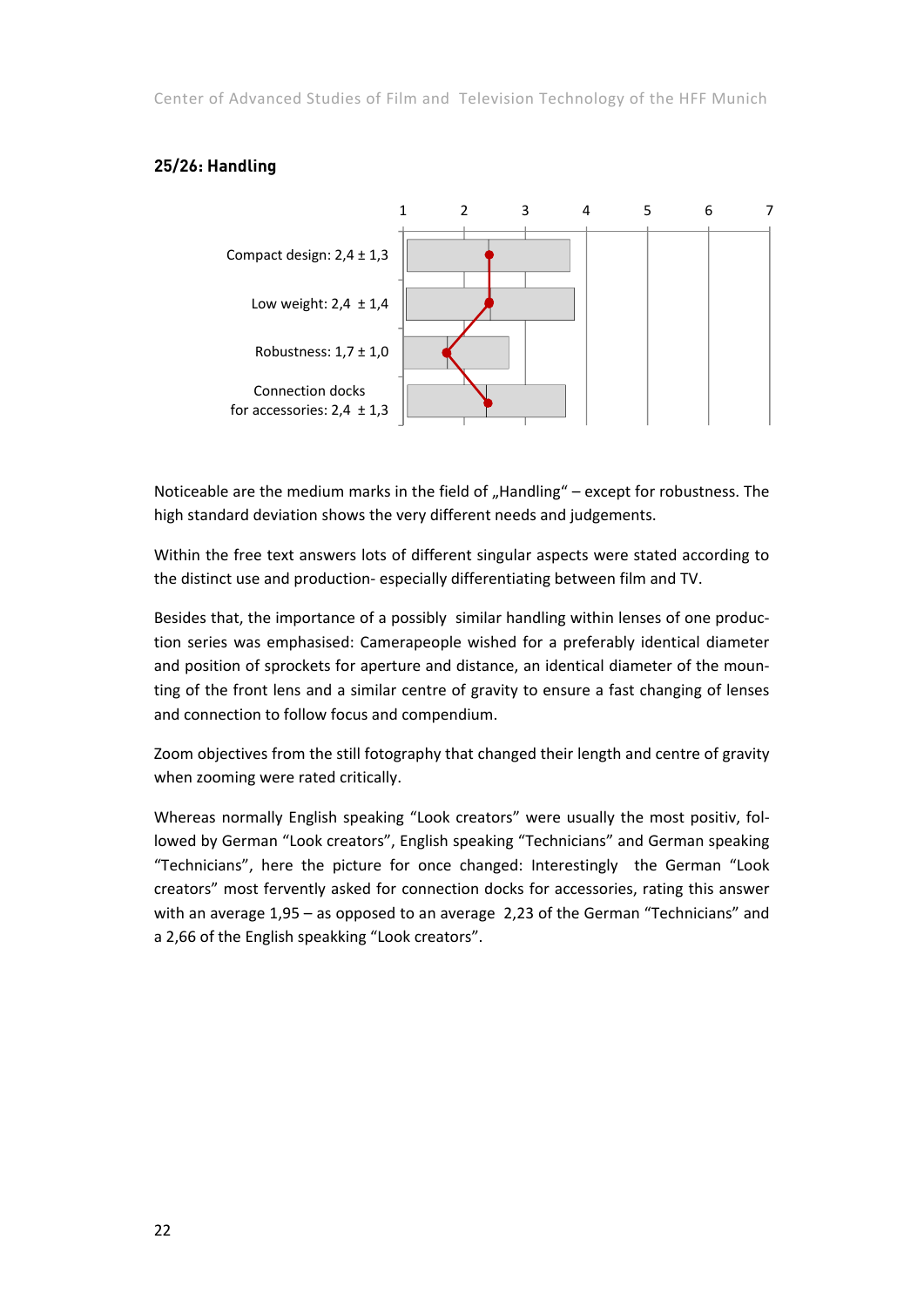

#### **27/28: Bokeh: Which shapes of blur do you prefer or do you decline?**

#### **29. Shape of blur (bokeh)**

**Only if question 27/28 was answered "The blur can have different shapes": Which shapes of blur do you prefer?**

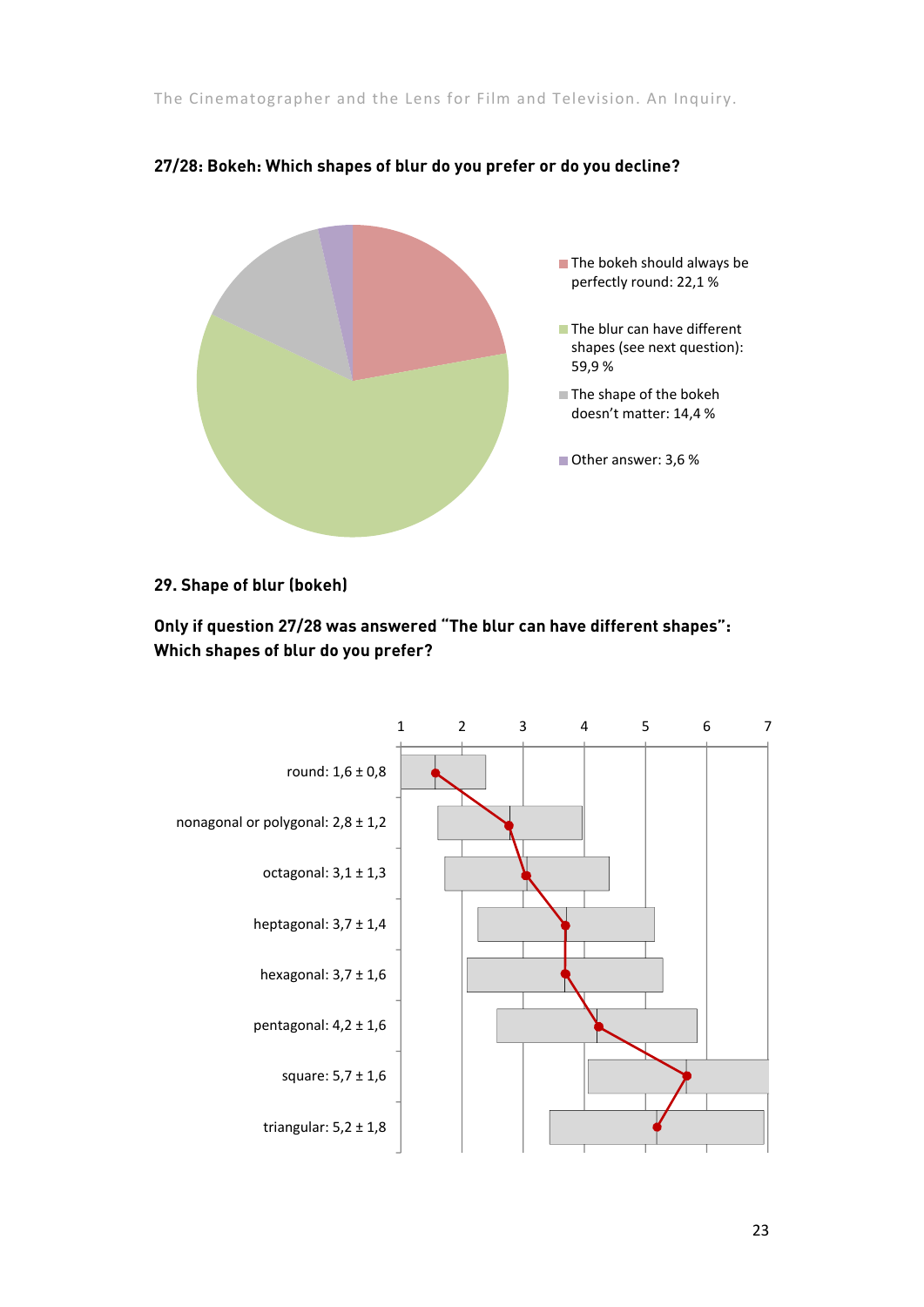The bokeh is very important for the look as a phenomenon, thus it wasn't surprising to see a very differentiated answer. Still it's remarkable that around a fifth prefers the harmonic bokeh of a perfectly round iris aperture. In contrast two third of the participants votes for different shapes of the defocus transition to create different looks. A nonagonal bokeh is rated as second best, lesser numbers of focus blades reproducing a defocus figure of this shape are rated successively worse, a pentagonal or even triangular shape is dismissed.

Here you have to keep in mind that an uneven number of focus blades evokes a different reaction to bright highlights than an even number: The deflection on every edge between two focus blades causes star shaped aureolas around the highlight. An uneven number of iris focus blades creates a star with double as much rays, whereas for an even number of blades the star will have the same number of rays as iris blades since here two rays mask one another. Therefore an iris focus with three and six blades will both produce a six‐ray‐star, only with a differing distribution of brightness and shape of the rays.

The bokeh is a very complex phenomenon altogether, with considerable influence on the look in certain recording situations.

Take into account that the dynamic of a lens – f.e. when pulling focus – greatly influences the recording. Here – depending on the motif of course – different shapes of defocus figures can lead to very different visual impressions of the focusing process.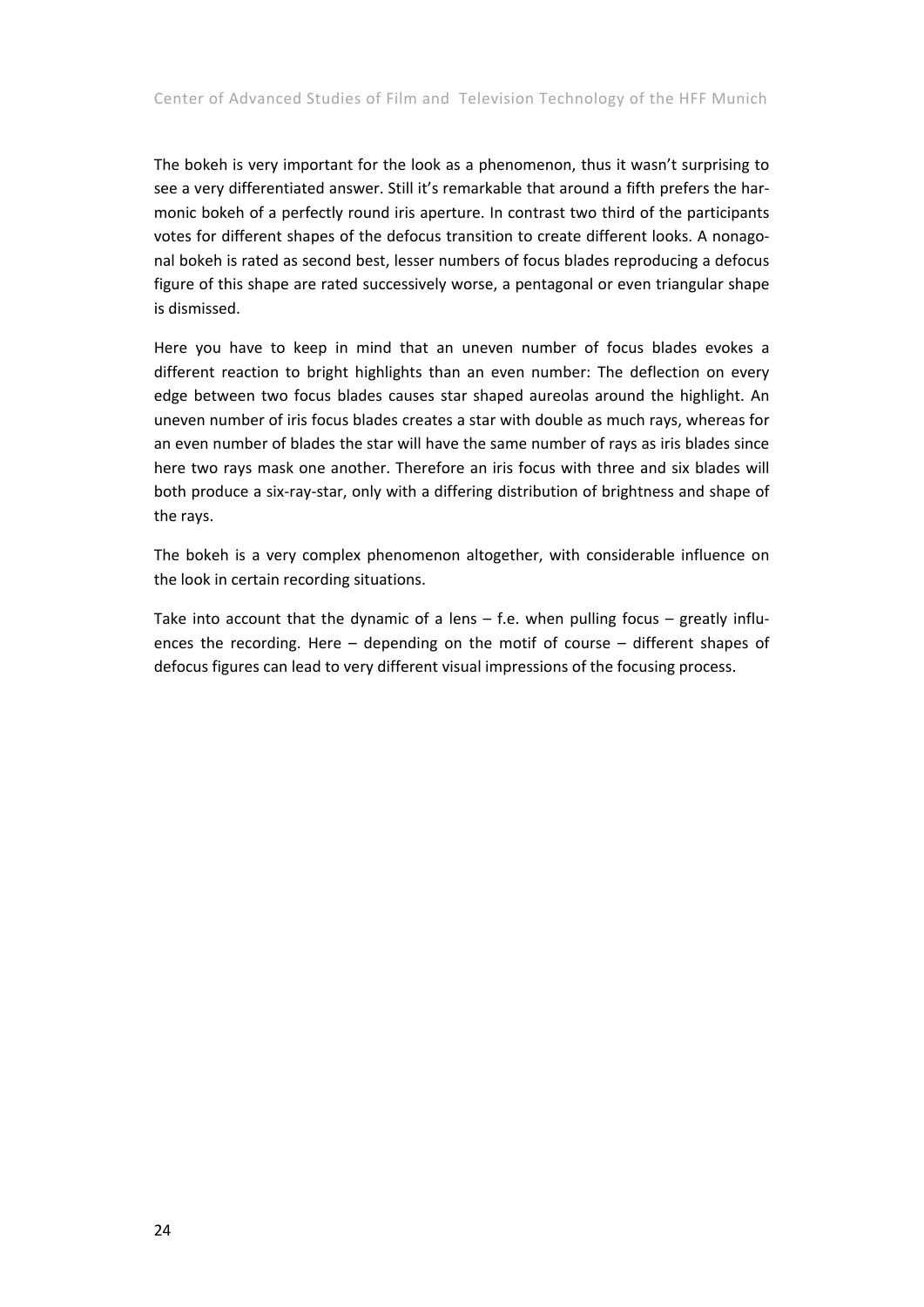#### **30: Which colours should/ shouldn't lens flares have?**

If a light source shines directly into the lens (e.g. the sun) there are light spots along the optical axis due to internal reflections on the surface of the lenses, so‐called lens flares. Due to different coatings on the lenses, those lens flares can have different colours.



#### **31: Lens Flares: Colours**

Only if question 30 was answered "I differentiate between different colours": Which colour(s) should/shouldn't lens flares have?

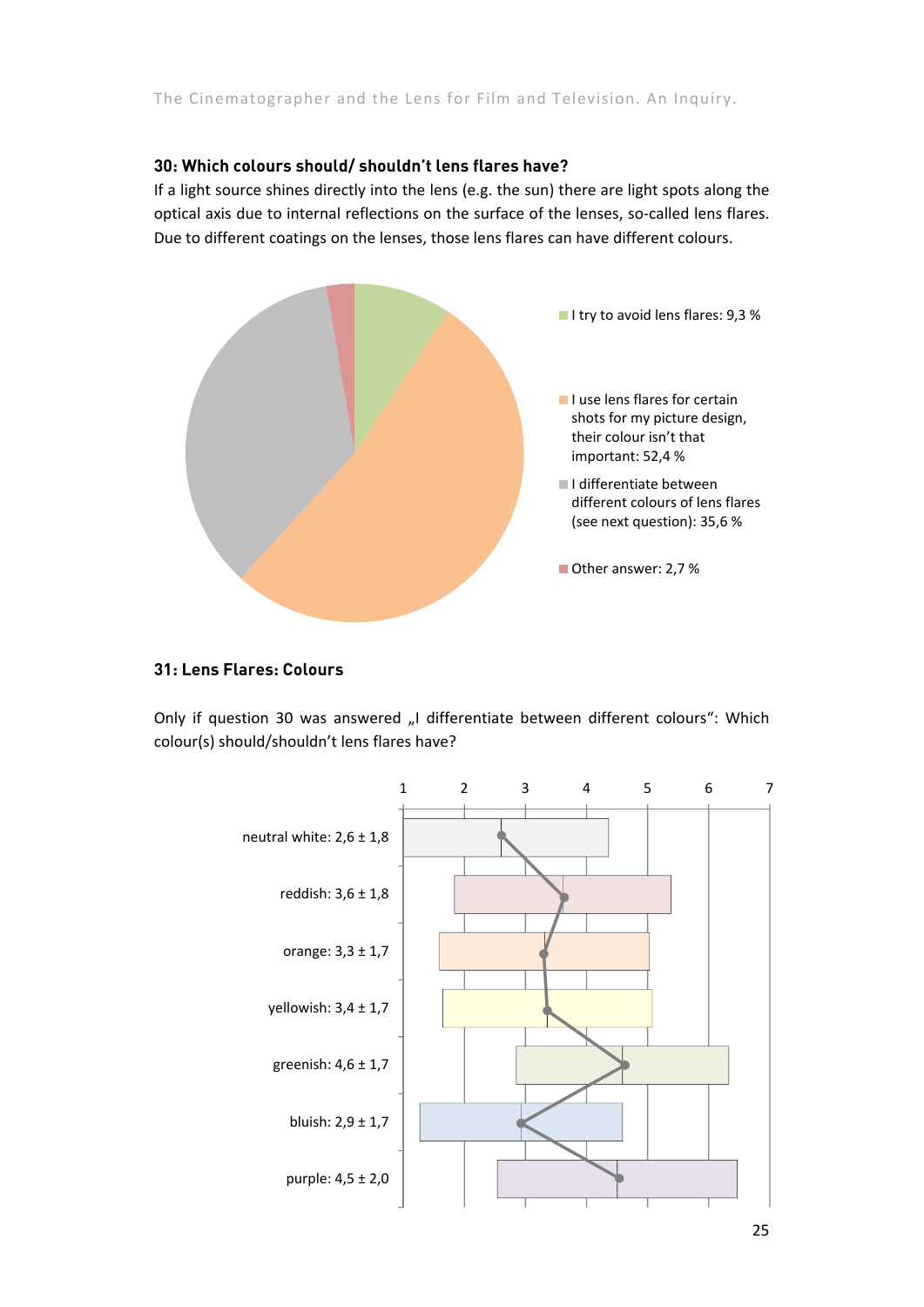When this survey was realized, there was a strong tendency to use lens flares as a means of look creation in commercials. There's rarely a car commercial without backlit shots with lens flares in all different colours.

The results of question 30 show, that a majority of the participants judges lens flares as a possible design medium. Only a good third of them has concrete ideas about which colours of lens flares they prefer or avoid. Amongst this group, neutral white lens flares are generally preferred. Lens flare colours on the scale red‐orange‐yellow to bluish are also acceptable, whereas lens flares on the colour scale green to purple are mostly rated negatively.

This must be seen in relation to the colour-rendition questions 19/20: If in a backlit situation the lens flare is on a person, the colour of the skin is superimposed by the lens flare. The scale red-orange to bluish (including reddish and yellowish) is part of the colour temperature scale and therefore a variation of natural light sources. Whereas orange or bluish lens flares mostly desaturate or saturate the skin tone, Lens flares on the colour scale green to purple interfere unharmoniously.

Especially in the look of their lens flares, old lenses differ from modern ones.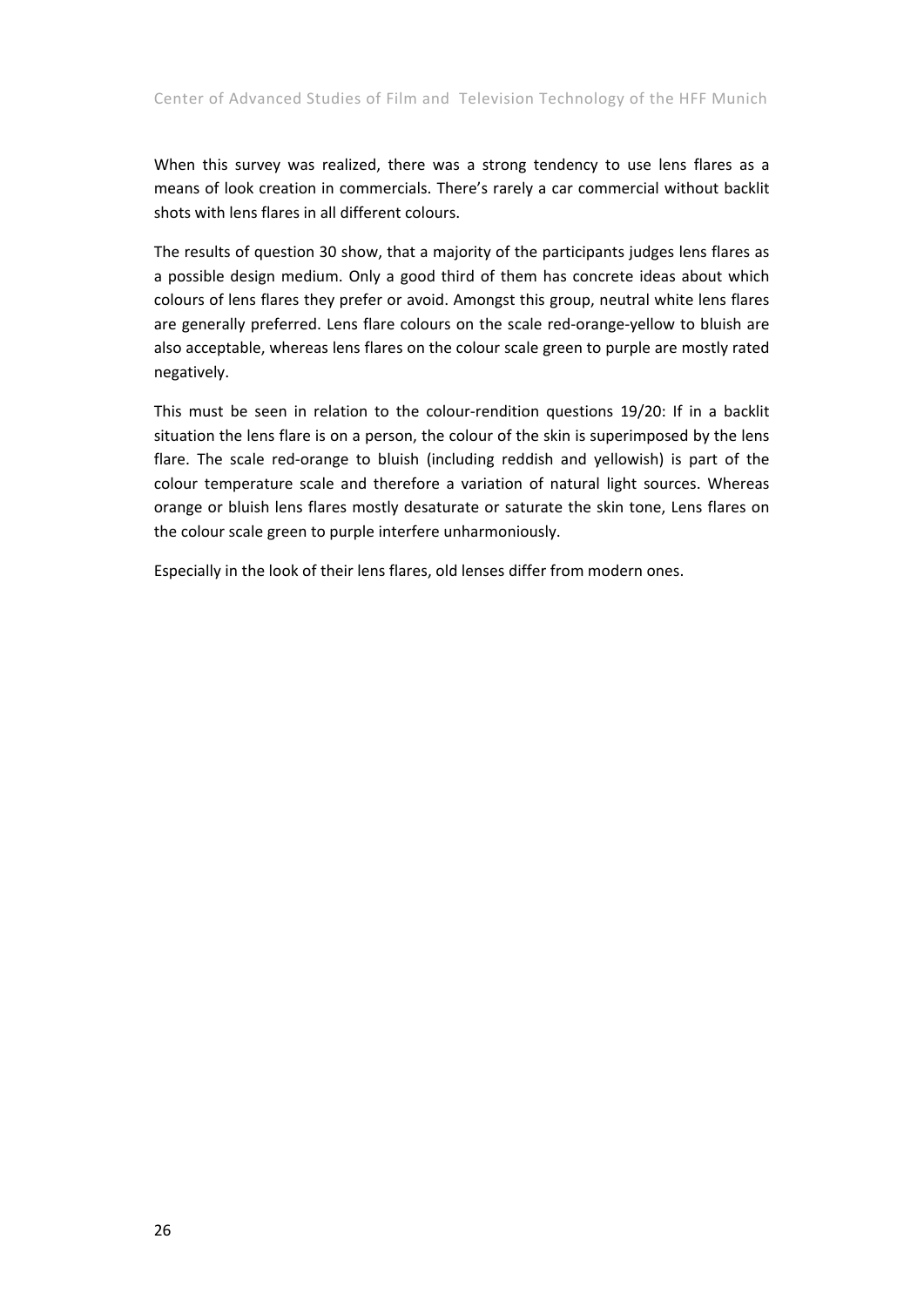#### **32: Currently, a lot of camera people often use old lenses on modern digital cameras. What's your position on this?**



In this question there's a remarkable consensus: A majority of the participants states to have used old lenses and will go on doing so. Old lenses are not used because they are economical, but to record a special look while filming. A lot of the participants agree that in former times, lenses had to reproduce reality as accurately as possible, whereas today, they should give the image "character" which has been lost. Excerpt from the free text answers:

*"Lenses are chosen for a project. Some for their accuracy, some for the beauty of their aberrations and flares."*

They also point out problems in handling old lenses though.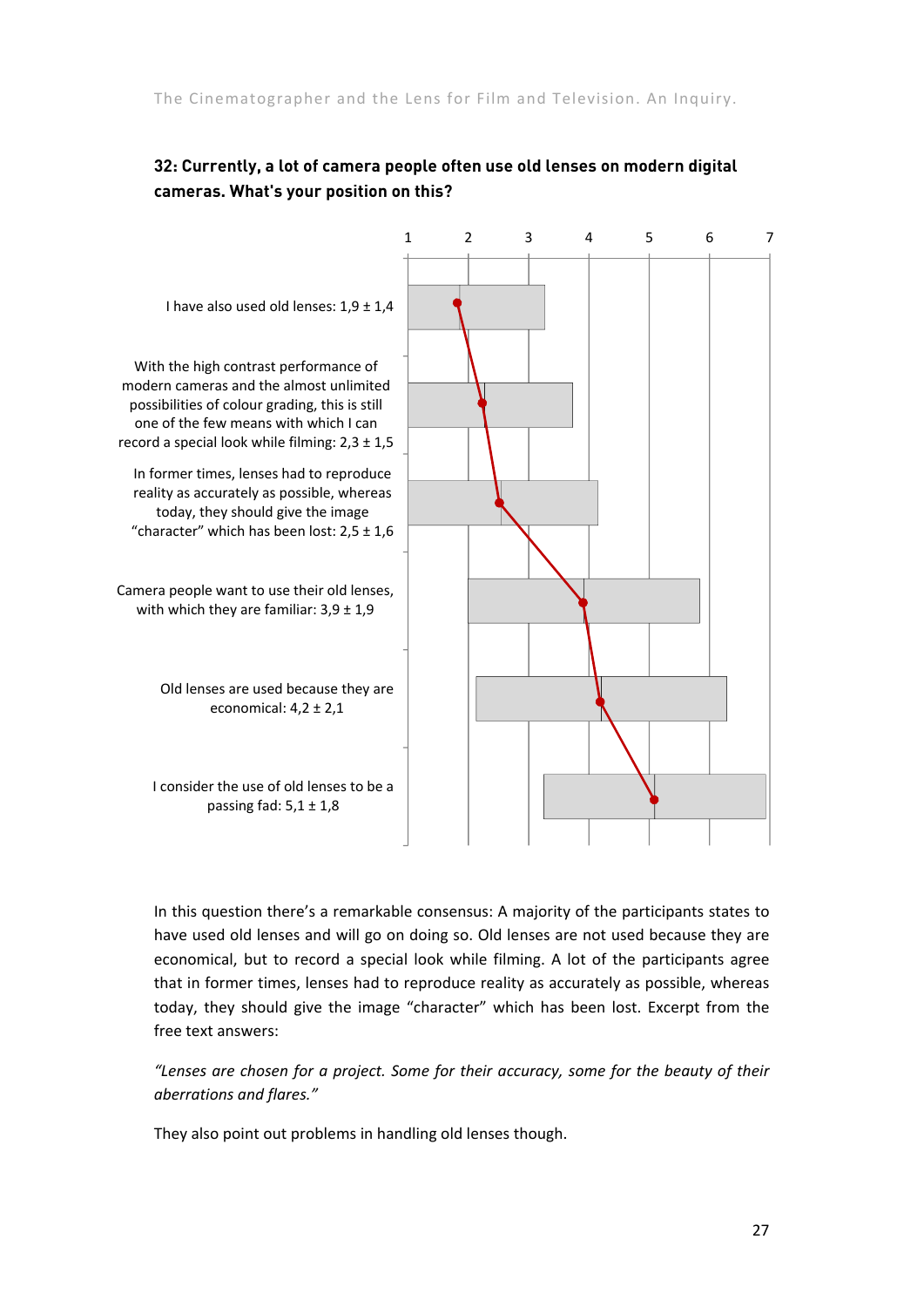Center of Advanced Studies of Film and Television Technology of the HFF Munich



#### **33: Have you shot in 2,37:1 in 2012/2013/2014?**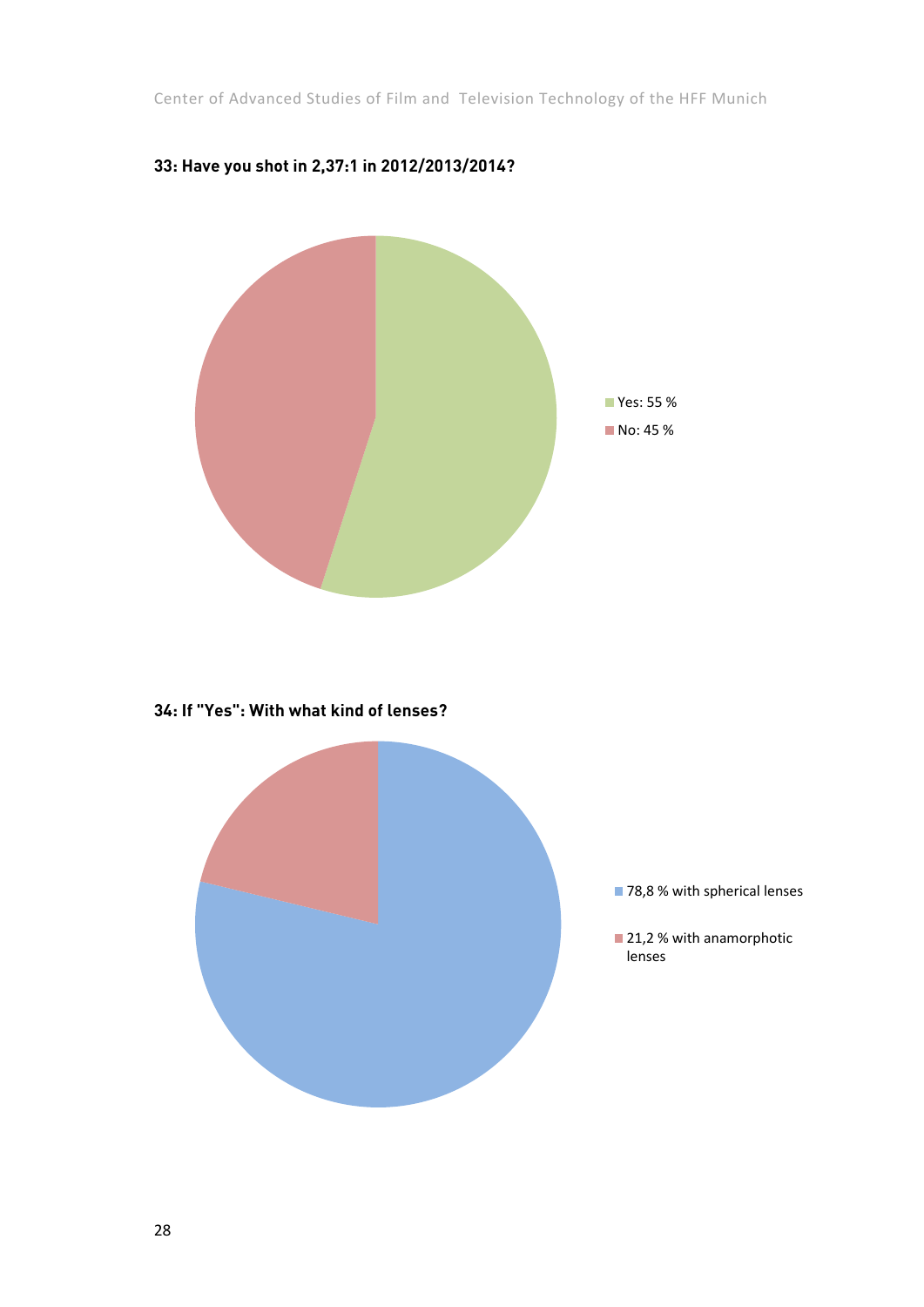The question about the format 2,37:1 evokes an interesting divergence between the German- and the English-speaking participants: Whereas only 40 % of the Germanspeaking group used this format, 55 % of the English‐speaking participants did. This can be partially explained by the higher rate of cinematic and commercial productions in the English‐language survey.

Overall, 79 % of the 2,37:1 productions were shot with spherical lenses and 21 % with anamorphic lenses. Many participants blame this distribution as being necessary due to budget or workflow reasons, however lots of them wish to shoot with anamorphic lenses more often due to creative reasons. Nevertheless, for a number of projects the use of spherical lenses was also substantiated with creative reasons.

#### **35 Please explain your decision!**

Excerpt from the free text answers pro-anamorphic:

*[G.:] "Anamorphics have their own look, especially when pulling focus (asymmetrical bokeh)"*

*[G.:] "I often shoot cars, there they like anamorphic lenses. The typical lens flares are part of the look. Especially if the camera shows the cars headlights at night."*

*[G.:] "With anamorphic lenses, I use the whole sensor/ the whole negative. I am fasci‐ nated by the optical, cinematic character of anamorphic lenses. They produce a stronger feeling of depth and their character creates some kind of 'non‐naturalistic alienation effect' that opens up a space for interpretation. "*

*"Whenever widescreen (2.35/2.40) is desired, I always prefer to shoot with anamorphic lenses but sometimes it's not possible and we shoot spherical and crop in post."*

#### Pro‐spherical:

*[G.:] "The main reason for choosing spherical lenses was due to wanting an artistic look, plus lower costs due to less light and faster handling due to their smaller size."*

*"Flexibility of post production and costs. Also I don´t think the anamorphic is needed nowadays. We had resolution and next step is the sensor size, so: anamorphic for what?"*

*"Anamorphic lenses are too expensive, I try to emulate anamorphic lenses look in post."*

*"I prefer wide screen format from a spherical lens. Less aberrations and clear focus are the reasons. Weight, cost, and lightness are the secondary reasons."*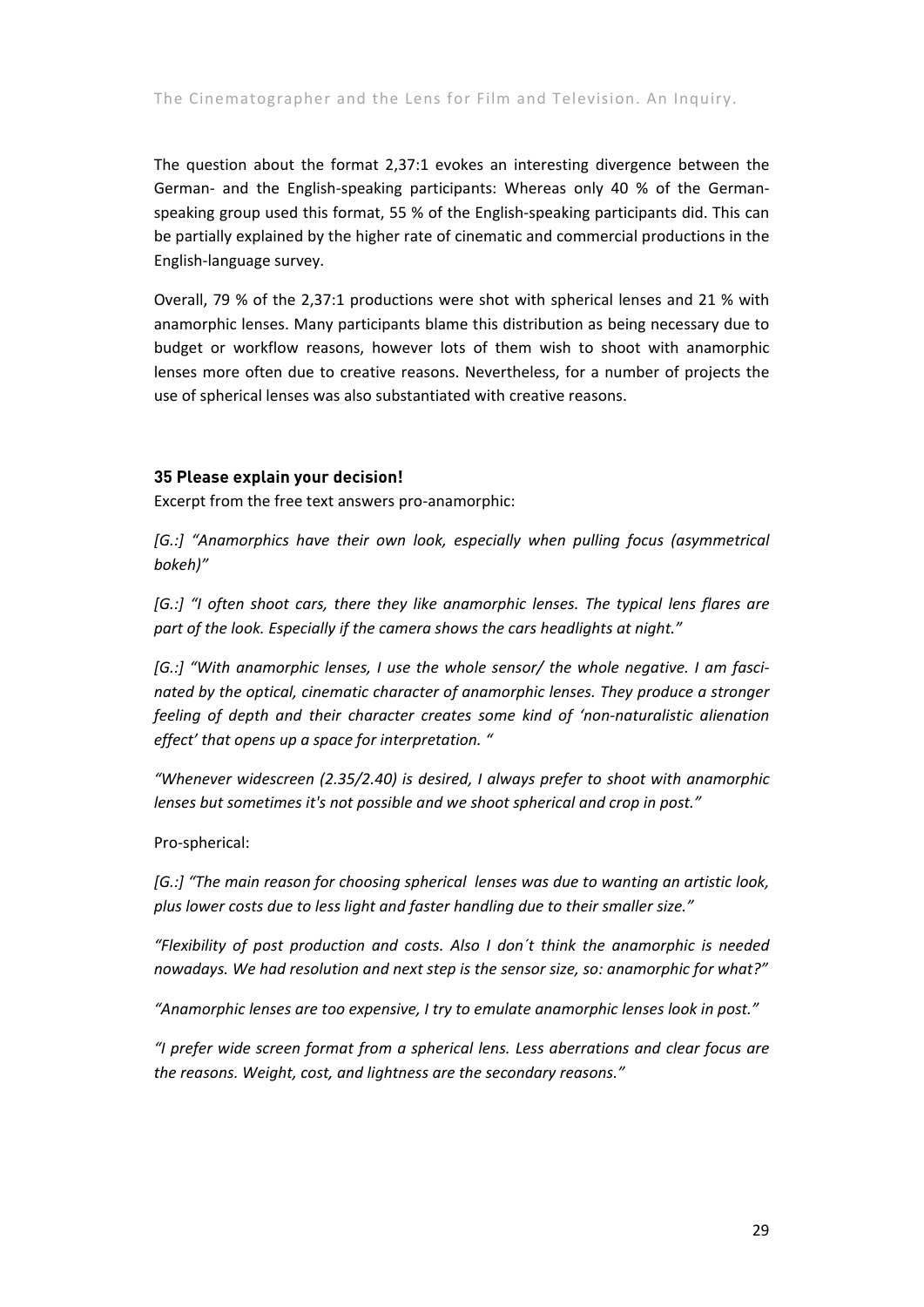#### **Summary**

In the optical part, questions 11‐35, we asked about the importance of different optical quality parameters for personal creative work. As was expected, there were high overall ratings, therefore the differences were sometimes rather minute. A lot of the inter‐ viewees pointed out that the importance of lots of the criteria depended on the indi‐ vidual projects and intended look.

#### **Acuity**

A lot of the free text answers pointed out that from a certain point, too much detail resolution decreased the possibilities of image composition and the viewing experience, since fine details drew attention from the central issue – the story.

#### **Optical pumping when focusing**

Concerning acuity of lenses, as could be expected, the criteria "detail resolution" and "detail contrast" were generally rated as very important. Even more important – and here, interestingly, everybody agrees – is a consistency of the framing when pulling focus. This is a demand particular to film as opposed to still photography. Therefore, still photography lenses can't be used indiscriminently.

#### **Shape of the defocus figure**

As to the bokeh of lenses, two thirds of all participants voted for different shapes of the defocus transition to create different looks.

Still, around a fifth preferred the harmonious bokeh of a perfectly round iris aperture. A nonagonal bokeh was rated as second best; lesser numbers of focus blades reproducing a defocus figure of this shape were rated successively worse ‐ a pentagonal or even triangular shape were rejected.

#### **Lens Flares**

If a light source shines directly into the lens (e.g. the sun) there are light spots along the optical axis due to internal reflections on the surface of the lenses, so-called lens flares. Due to different coatings on the lenses, those lens flares can have different colours. Leaving aside the question of look and whether lens flares should be avoided at all, neutral white lens flares were generally preferred. Lens flare colours on the scale re‐ orange‐yellow to bluish were also acceptable, whereas lens flares on the colour scale green to purple were mostly rated negatively.

#### **Distortion**

For the parameter "optical distortions" a lot of free text responses pointed out that there is a contradiction, especially for wide angle lenses: If the lens is optimized for exact planarity, a two dimensional test chart will apear rectangular and parallel, whereas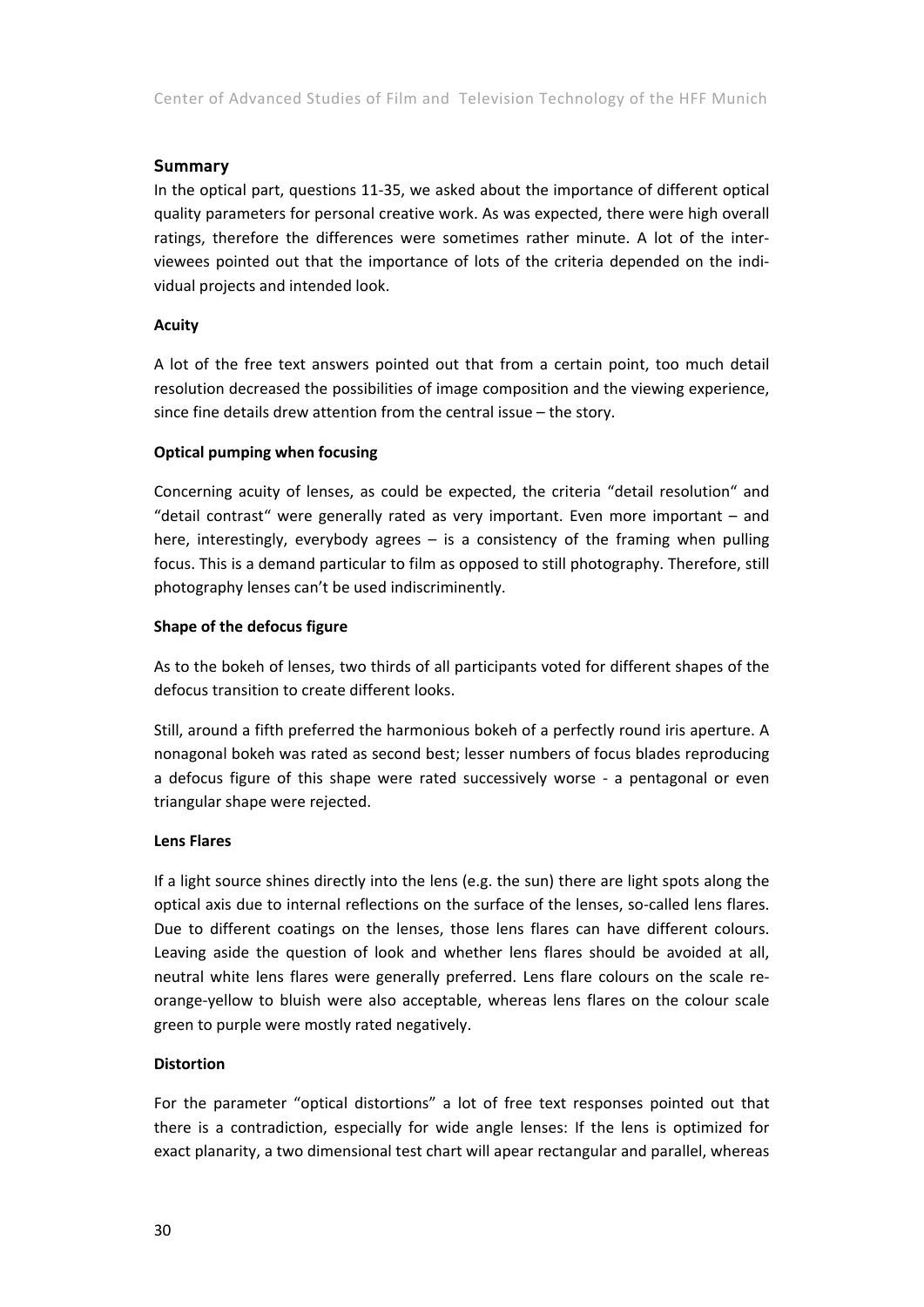in a scene, a round object at the edges of the frame  $-$  a head for example  $-$  will be distorted. Therefore, for scenic use, wide‐angle lenses with a "mild", "harmonic" barrel distortion were preferred. A perfectly plane lens was mostly preferred for shots with architecture, e.g., as a main image content.

#### **Colour reproduction**

An important result is that a visually‐pleasing rendition of skin tones was rated as the most important parameter at all, more important than an overall neutral colour reproduction.

#### **Balance behavior**

Constant optical parameters for all lenses of a set of fixed focal length were rated as very important. This refers to their optical reproduction characteristics as well as to measurements, weight and handling.

The same applies – even more importantly – to constant optical parameters within the focal lengths of a zoom. Zoom objectives from still photography that changed their length and centre of gravity while zooming were rated critically.

#### **Use of old lenses**

A majority of the participants confirmed they had used old lenses. Old lenses were not used because they were economical but to record a special look while filming. A lot of the participants agreed that earlier, lenses had to reproduce reality as accurately as possible, whereas today, they should give the image "character" which has been lost.

#### **Anamorphic lenses for the format 2,37 : 1**

The question about the format 2,37:1 evoked an interesting divergence between the German‐ and English‐speaking participants: Whereas only 45 % of the German‐speaking group used this format, 55 % of the English‐speaking participants did. This can be partial‐ ly explained by the higher rate of cinematic‐ and commercial productions. Overall 79 % of the 2,37 : 1 productions were shot with spherical lenses and 21 % with anamorphic lenses. Most participants blamed this distribution as necessary due to budget or work‐ flow reasons, however lots of them wished to shoot with anamorphic lenses more often due to creative reasons.

In the closing questions 36 to 38 the participants could express their expectations, wishes and comments in several free text fields.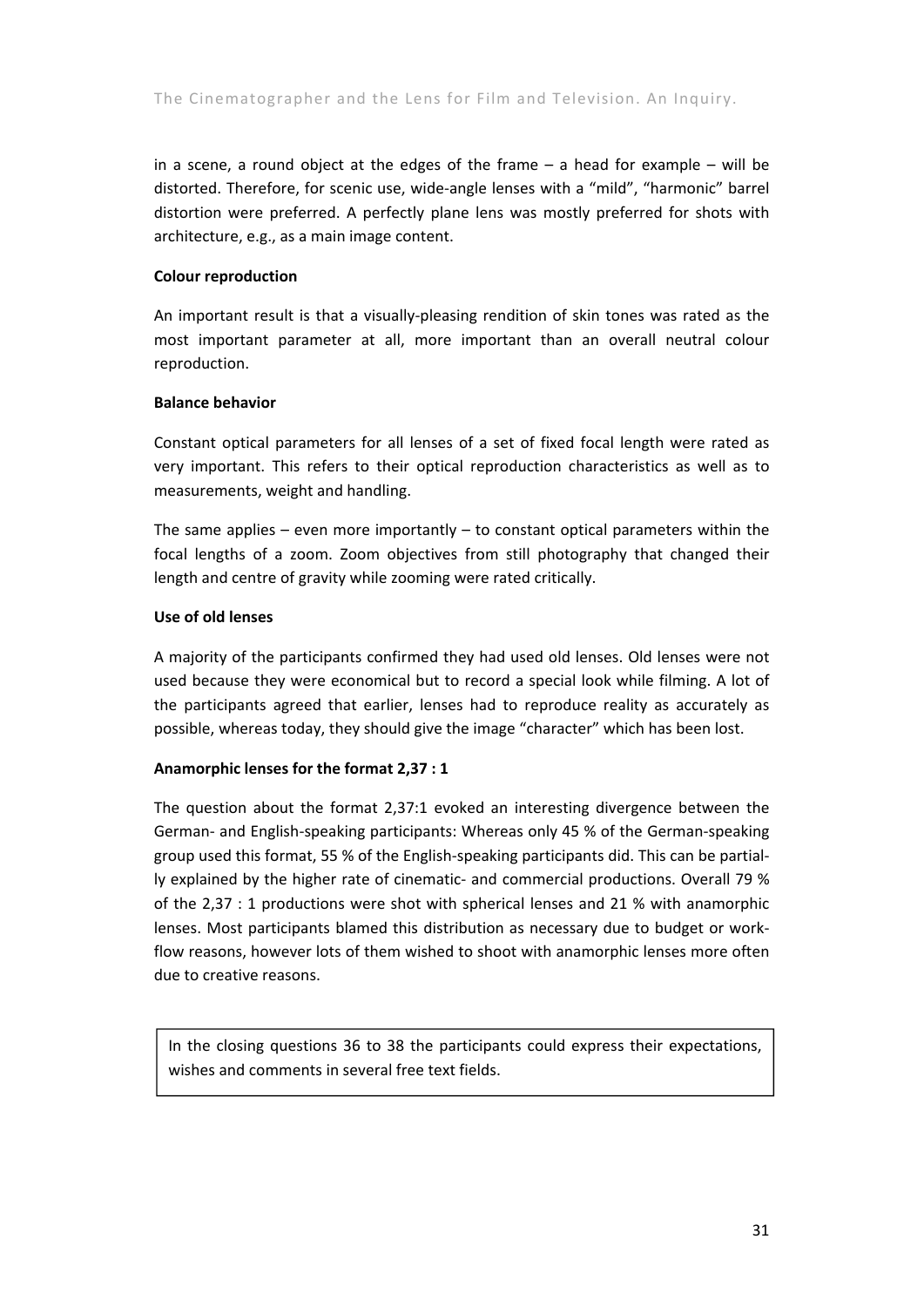Center of Advanced Studies of Film and Television Technology of the HFF Munich

**36: Which other characteristics of lenses are especially important for you?**  Excerpts from the free text answers:

*[G.:] "Less F‐Drop when using extended focal length, lighter construction (HD lenses, ENG)"*

*[G.:] "Interesting bokeh, soft decline of acuity."*

*[G.:] "Exterior construction: Compact, good handling, robustness. Optical performance: high luminosity, good sharpness, realistic colour rendition, but a unique 'character' constant through the whole set of lenses. To me that is more important than maximal sharpness and illumination in the edge areas. Pumping when pulling focus is inacceptable to me. Zooms have to keep their focus when zooming!"*

*[G.:] "Individuality!!! A wider range of real differences in the optical reproduction!!!"*

*[G.:] "The optical reproduction should be as good as possible in all disciplines. If I am looking for specific effects (special bokeh, soft focused edges) I can use old lenses or ask post production to produce these effects."*

*[G.:] "Like most of this survey, this question aims at choosing general characteristics for all lenses one works with. It's very important though that the look of different cameras is getting more and more similar. Aside from grading, the choice of a certain model of lens is the only possibility to crucially influence the look of a film. An emotional chamber play, living completely from its characters, has completely different needs for the pictorial design than a science fiction film with lots of special effects. Therefore, for one project it can be important to use vignetting lenses with low contrast and focus but a warm, cinematic rendering of skin tones. For a different project, 8K and a technically extremely precise lens can be exactly the right choice. What was done earlier by the choice of film stock and lenses, is done today a lot more by the choice of a certain lens."* 

*"To have good rendering of the skin tones. Some are too sharp and so I love to use filters."*

*"Real stop marks in focus ring."*

*"No breathing while focusing, being able to select which lenses I want to use for flares, having zooms that match primes (in look), being able to have lower resolution lenses for creative decision‐ taking, having the ability to use any lens on any mount via adapters."*

*"The lens is my first tool for creating moods and I take the decision on creative needs. In commercials, I often offer the sharpest image I can achieve. On every project, I try to ask for different lens series."*

*"Interchangeable lens mounts for different cameras. Constant aperture zoom lenses."*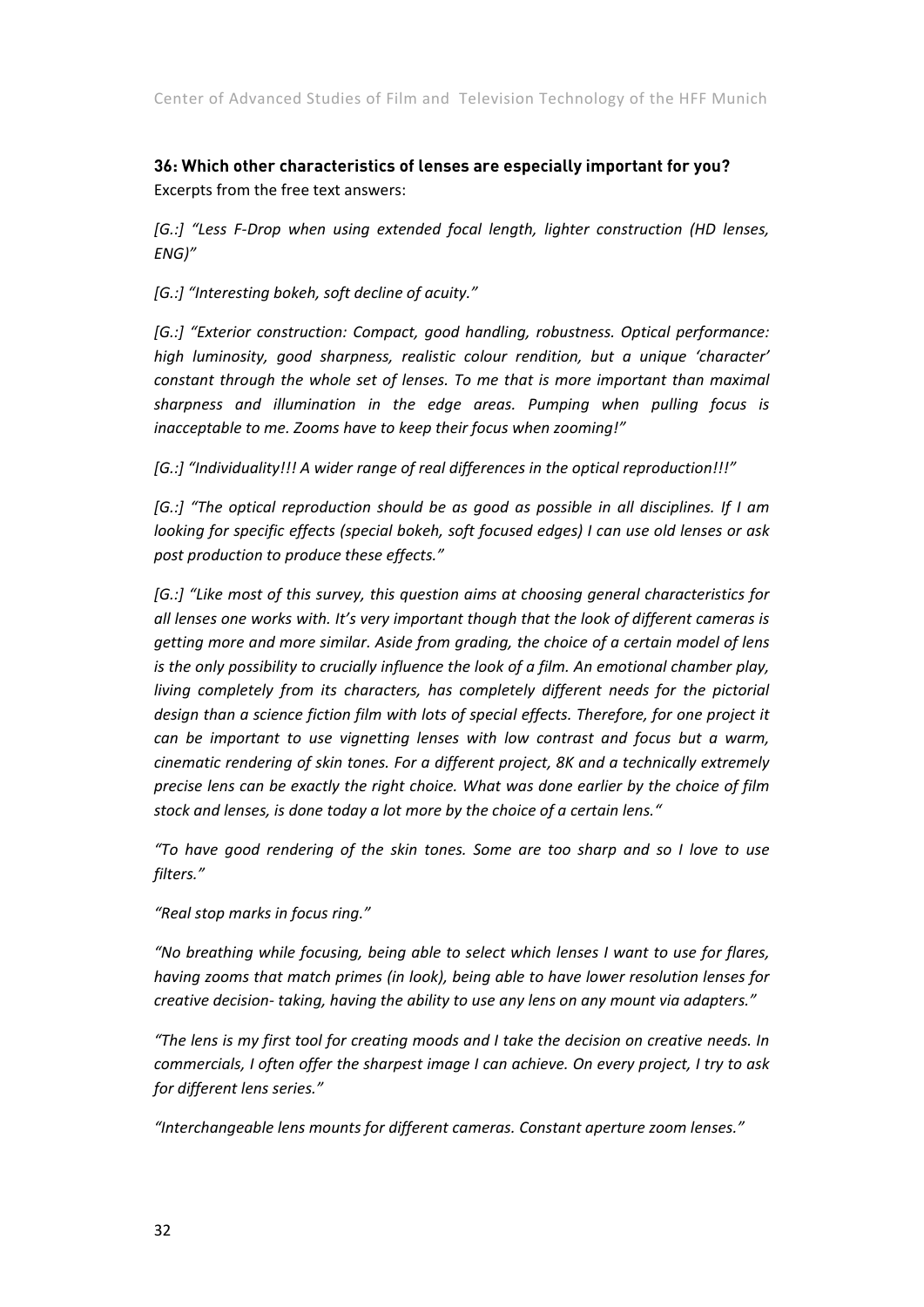#### *"Organic look ‐ naturalism (as opposed to clinical)."*

"I think for me, the bokeh is important as I tend to shoot wide open, or close to it. Also the speed of the lenses, I quite like  $T$  1.3 lenses as they give you nice out of focus ele*ments in the image. Another item that is important for me is the T‐stop, the more open/* faster the lens, the more desirable it is for me. I quite often light to  $T$  2 -  $T$  2.8 but it's *always good to have one or two stops in the reserves, when something comes up and one needs to act fast for changing environment or when the director asks to shoot at 50 fps. Then there is the obvious thing of prolonging the day by having the extra stop. Those are the practical reasons. But then it is the aesthetic side of T 1.3 (or theoretically 0.7 or 1.0) that is quite beautiful in close‐up work and shooting with wide angle lenses and still gets a separation between foreground and background with out of focus elements."*

#### **37: What do you wish from lens manufacturers?**

Besides the obvious but trivial wish for "good budget lenses" there were a lot of good ideas:

#### **Variety of lenses**

There was a strong wish among the creative pictorial designers for a variety of lenses with differing imaging properties to create different looks. This included new constructions as well as old lenses. Only a minority wished for the "perfect lens"; a majority em‐ phasized that for them the choice of a certain model of lens is an important design element.

#### **Compact ENG‐type zooms**

Many of the participants wished for a compact, light zoom lens for S‐35 in the medium zoom range. The existing range is seen as too limited. Frequently they wished for an ENG‐typical design with integrated handgrip for documentary work with one sensor cameras.

#### **Integrated Gray Filters**

Many of the participants stressed the fact that - with the higher sensitivity of cameras of usually more than 800 ISO- a lot of recording situations required the use of ND-Filters. This should be taken into account by the lens and/or camera manufacturers (here the wishes were divergent) and be integrated in the construction design, instead of frequently having to use big front lens filters. The latter was regarded as critical for the colour reproduction as well as the handling of the camera.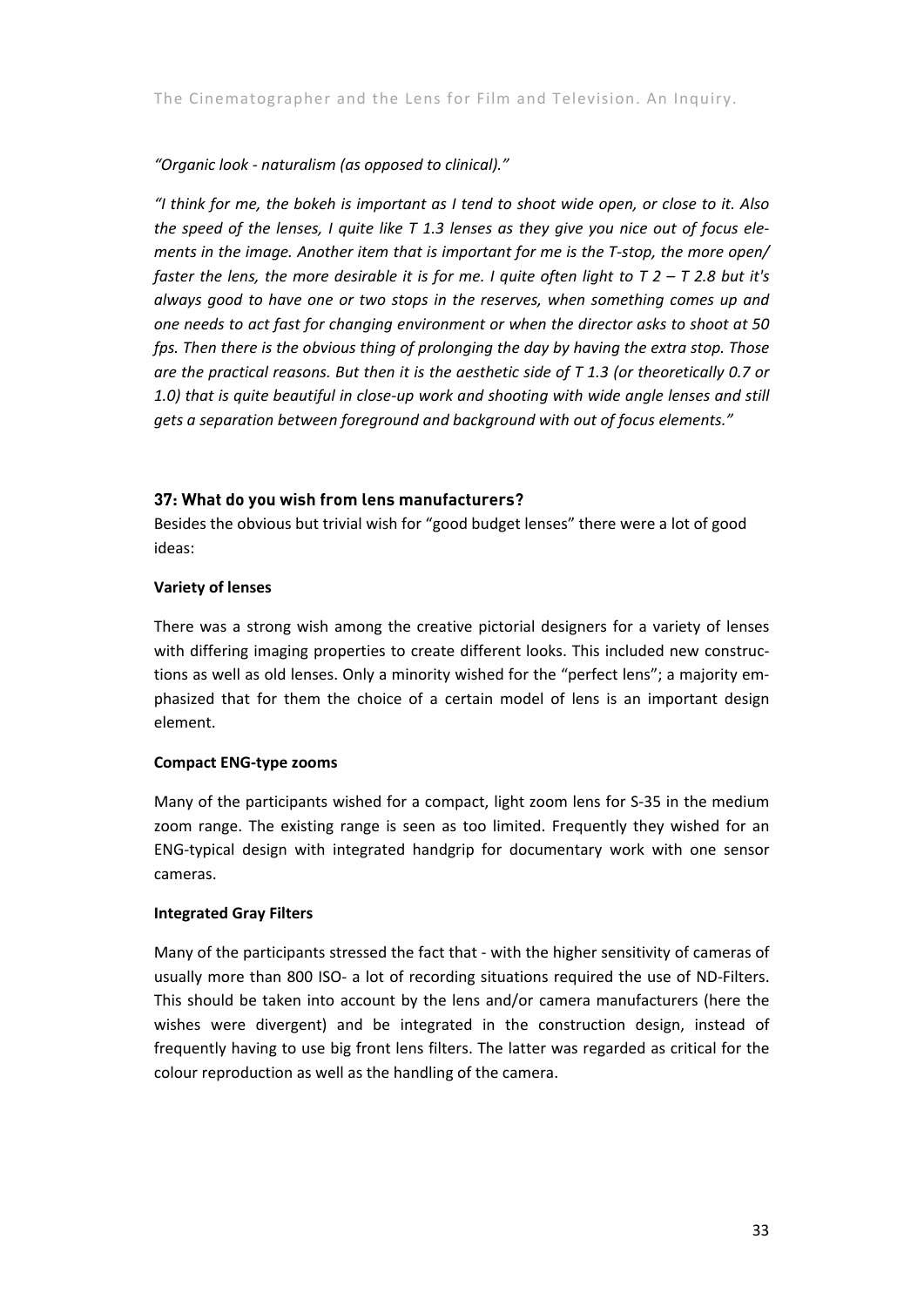#### **Budget anamorphic lenses**

As mentioned above, a lot of camera people wish to use anamorphic lenses more often for wide screen formats. In the past this often failed due to budget reasons.

#### **Acknowledgment of quality**

The interviewees acknowledged and praised the high quality of certain lenses in particu‐ lar and all the modern lenses in general.

#### **Better communication**

A lot of the participants found the survey to be an important step towards better com‐ munication between pictorial designers and lens manufacturers. Many of the free text answers lamented the fact that there was a big barrier between the two worlds which had to be broken down in order to get the really desired lens products.

#### Citations:

*[G.:] "The development of two categories of lenses. Besides the existing, perfected, high resolution, hyper‐luminosity lenses, a second set that takes focus and harshness from the picture. It's no coincidence that it's almost impossible to find […] old sets of lenses world‐ wide any more, and that more and more of those old lenses are adjusted to modern standards with motorized focus pulling. No optical filter in front of the lens can simulate the silken soft focus, the focus decrease towards the edges of the picture and the soft vignetting that those old lenses produce. These technical "inadequacies" don't just repro‐ duce technically correctly but give back a "soul" to the objects on film. Apps like Hipsta‐ matic and Instagramm simulate exactly this demand of technical imperfection in photo‐ graphy, in order to generate a mood in an otherwise lifeless digital photo. "*

*[G.:] "I wish for a bigger range of zoom lenses for digital cinematography and the "big sensor" cameras. It's very hard at the moment to find compact zooms with a range wider than 3,5x for hand‐ or shoulder cameras. Zooms that aren't too heavy, weighing multi‐ ples of the camera itself, so the whole set won't become too heavy in the front, since the cameras themselves are becoming smaller and lighter.*

*[G.:] "Studio lenses: precise focus readout in the viewfinder (number); bigger, manually tactile marks for the focus at the focusing adjustable range on the focusing wheel (for long focal lengths (you have to work in the range of millimeters), heatable control elements, a general manual adjustability of the drag of the focusing wheel, continuous electronic adjustability of the curve of zoom and focus on the operating devices, bracket for camera light on box lenses, automatic adjustment of the register of flange‐to‐film‐ distance, bubble level in the area of the lens hood of ENG lenses to estimate the horizon, focus wheels without backlash, extractable lens hoods on box lenses, other long focal ranges for studio zooms: as small a lowest focus length as possible (8 mm, 2/3 inches)*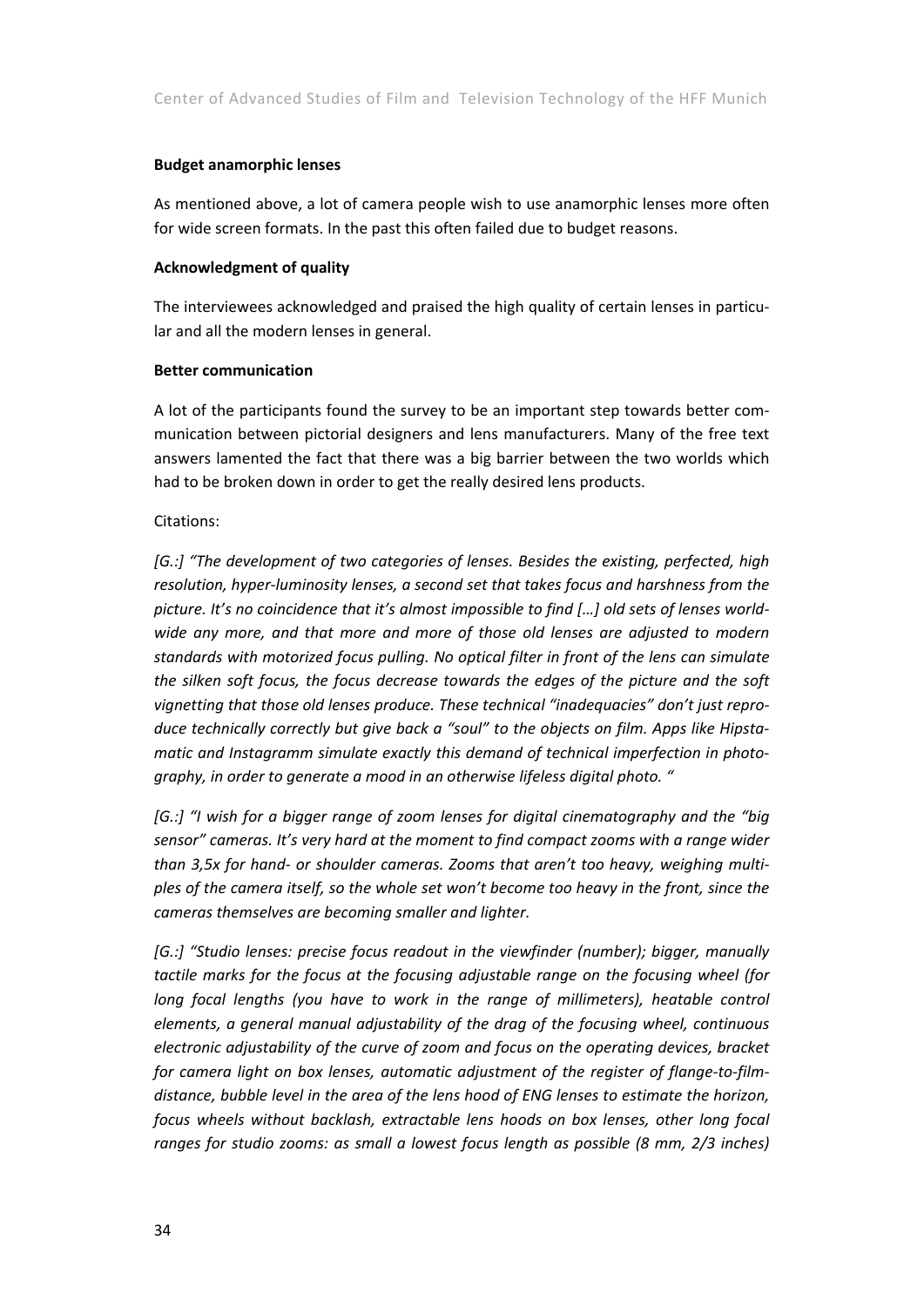*and as big an ending focal length as possible (500 mm, 2/3 inches) with closest focusing distance max. 1 m."*

*[G.:] "More orientation towards the needs of cinematography (the moving picture). Straight lines, e.g., are less important than undistorted faces near the edges of the frame."*

*[G.:] "Budget anamorphic lenses… with nice lens flares…"*

*[G.:] "Adjustable shape of the bokeh."*

*[G.:] "Better, more detailed scales for focus at zoom lenses"*

*[G.:] "Blending of big sensor lenses and EB lenses, e.g. a zoom lens with equal luminosity throughout its range like on EB cameras with a servo zoom, macro ring and register of flange‐to‐film‐distance for big sensor cameras.*

*[G.:] "High definition, compact, light and luminous zoom lenses! Simple construction! For me, consistency of the framing when pulling focus, decrease of luminosity or sharpness towards the edges of the frame aren't problematic. I'm very much interested in new mounts with a smaller register. Future cameras won't have an optical viewfinder. A smaller register enables smaller and lighter lenses. This development happened for digital photo cameras (Micro four Thirds, Fuji x‐mount, etc.), like that you can adapt all the other lenses with a bigger register."*

*[G.:] "Bigger focal range for zoom lenses for TV documentations, with compact and light construction for Super‐35. Budget lenses for Super‐35. More compactly built Super‐35 lenses with long focal distances "*

*[G.:] "Budget mid‐range‐zoom, approx. 22‐160 mm, constant aperture less than F 4.0, ENG‐like zoom handle, no pumping when pulling focus, for Super‐35 Sensors."*

*[G.:] "Compact ENG‐ lenses."*

*[G.:] "Zoom handles as ergonomically‐ negative imprint of the hand, CNC‐milled out of 7000‐Alu with wooden applications, brazen zoom teeterboard, a focus scale that you can see from the viewfinder (maybe second scale towards the viewfinder), no exotic filter threads."*

*[G.:] "Since I'm working a lot in native 3D productions, I'd wish for well‐matched and fitting pairs of lenses, fixed focal lengths and zooms!... Keep working on the reduction of the weight of lenses."*

*"They are doing a pretty good job."*

*"Understanding that cinema production is an art form, and lenses should have personali‐ ty and idiosyncrasies which can be used to help tell the story."*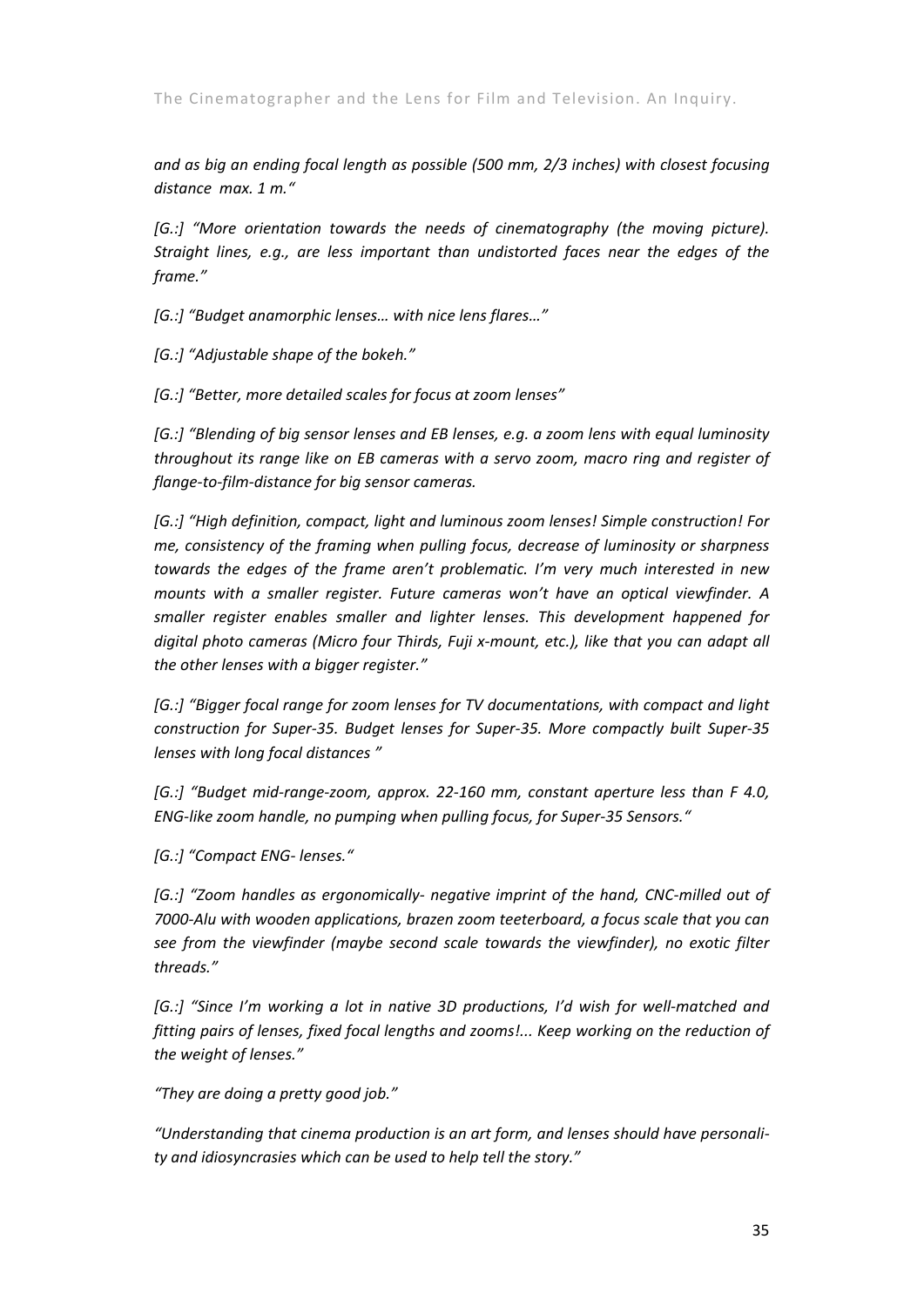*"Unlock anamorphic and keep optical viewfinders alive."*

*"Be more reactive in production: lenses are announced, people are investing and then manufacturing delays are so long, delivery is always delayed…"*

*"Try to make lenses with a character. There are 'perfect' lenses already, we need perso‐ nality."*

*"To stop focusing on the resolution of a lens and more on the color rendition, bokeh and mechanical handling. The constant aim to go along with the increasing resolution of the sensors will always be counteracted by cinematographers through the use of optical filters."*

*"To make more affordable anamorphics. Both 2x and 1.3x. I think the anamorphic look has gotten a huge boom lately and I would love to see more of those lenses."*

"I would ask for a good long focal length like a 20 - 135mm on a super 35mm sensor and *a constant f stop."*

*"More PL zooms with handgrip, servos and cheaper."*

*"Hermetic seals to prevent the ingress of moisture therefore mitigating internal misting when going from cold to warm would be a god send."*

"[What] I really need to see in the lenses is a back filter option, a hole where we can add *a smaller filter, (some have, but I am asking at least for the big lenses or the very wide ones, where you can't even put a filter, like the underwater ones)."*

*"Interchangeable rear mounts."*

*"A new, luminous and sharp borescope!"*

*"Detailed and honest information about their lenses with different tests available."*

*"To continue the excellent work in lens design for modern 4K/8K cameras and beyond."*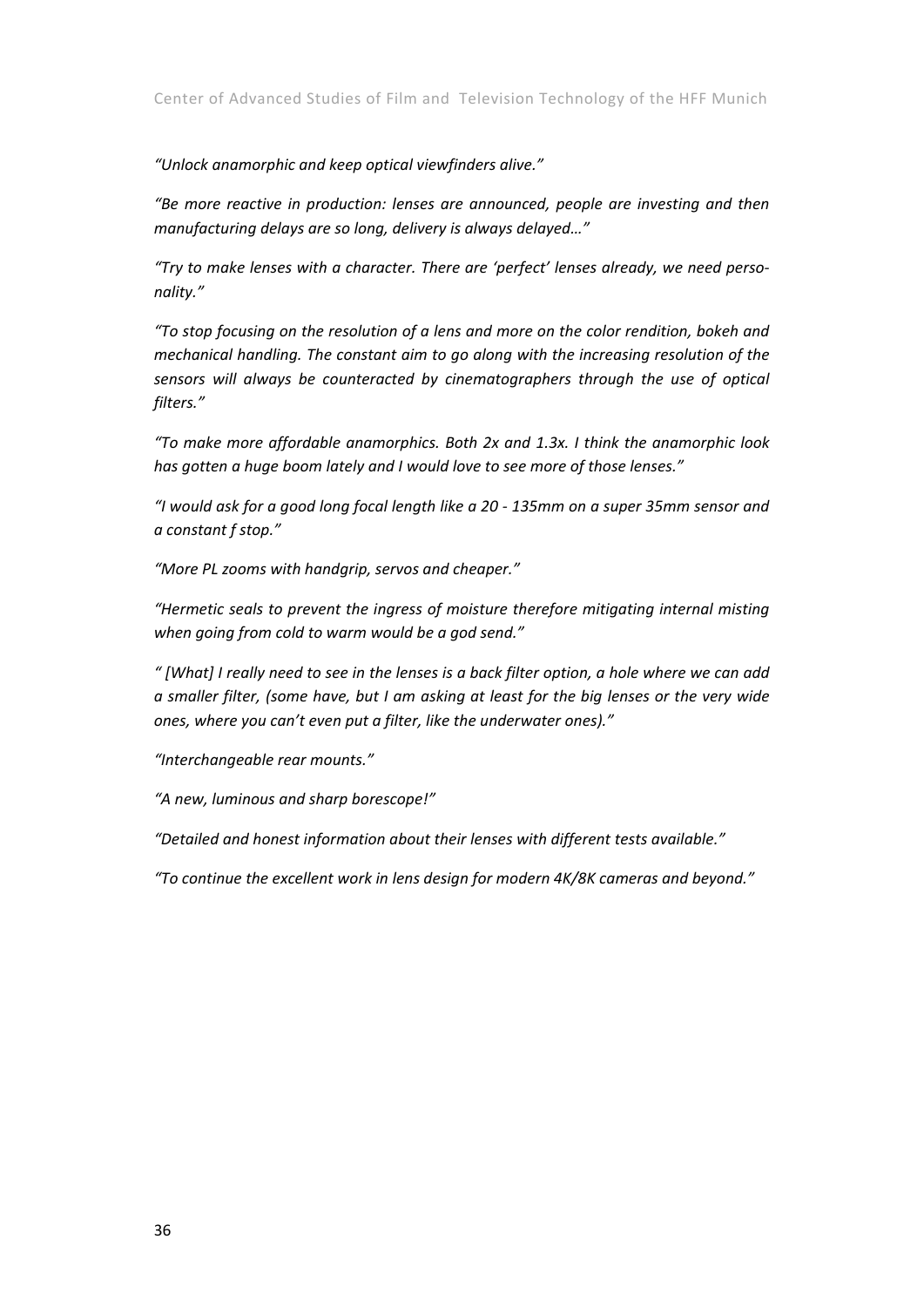## **Closing remarks**

The full evaluation of the survey was presented at the annual meeting of the European Optical Society in Berlin on September 19<sup>th</sup> 2014 and at the Cinec in Munich, September 20<sup>th</sup> 2014. The report can be downloaded from the website of

The Center of Advanced Studies of Film and Television Technology (SFT) www.filmtechnologie.de.

Detailed questions can be answered by Katrin Richthofer, sft@hff-muc.de. Comments, and suggestions are also welcome!

In March 2015, the SFT will organize a Lens Workshop at the Munich Film School (HFF). Please contact: www.filmtechnologie.de / sft@hff‐muc.de.

Peter C. Slansky/Katrin Richthofer, 19.9.2014